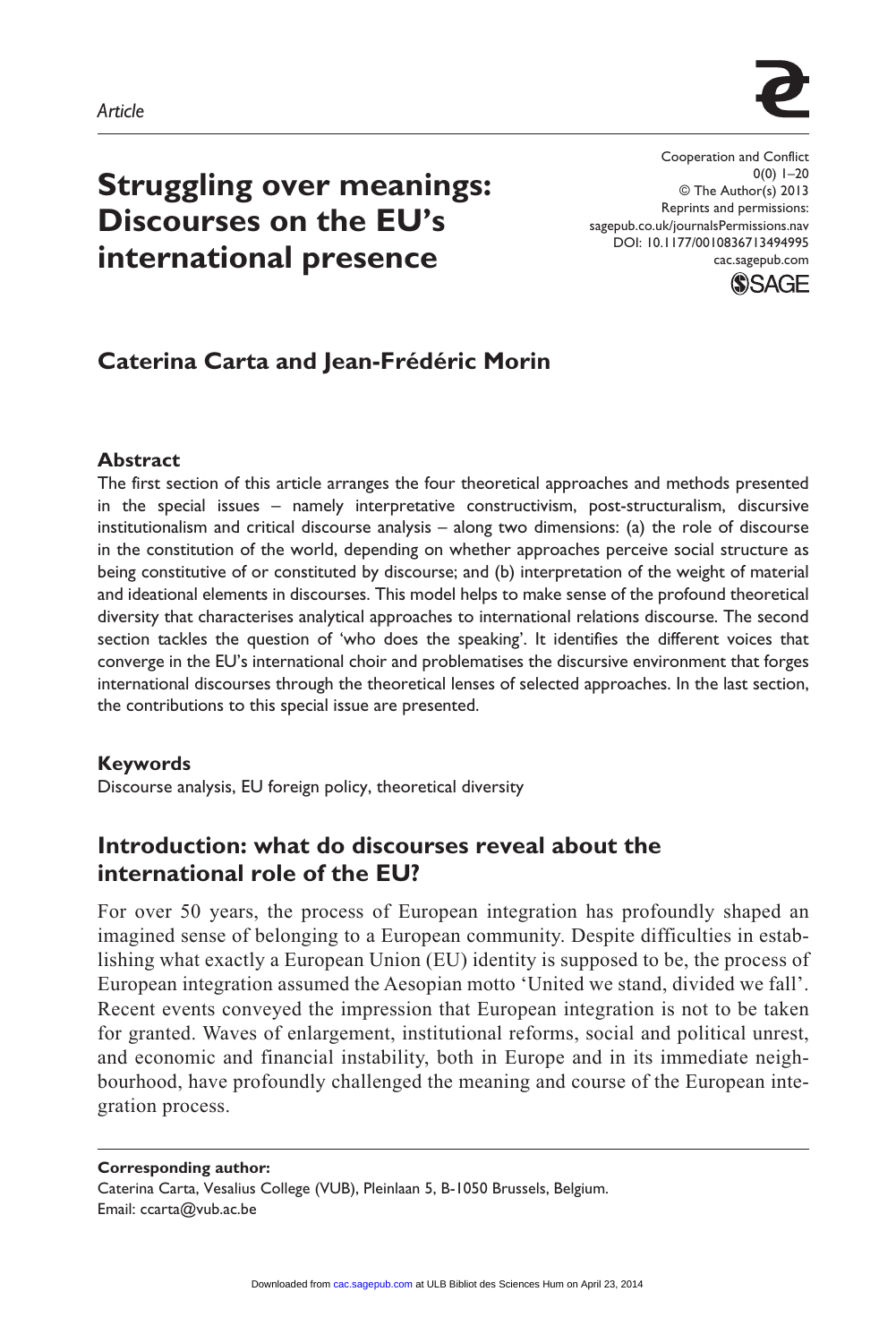In a speech delivered more than 20 years ago, Margaret Thatcher laconically posited: 'such a body [a European Community of 30 nations] … is an even more utopian enterprise than the Tower of Babel. For at least the builders of Babel all spoke the same language when they began' (Thatcher, 1992). This comment still evokes some topical concerns about the process of European integration. Beyond linguistic diversity, do European member states and EU institutions share the same references when contributing to the articulations of the EU international discourse? Whose discourse is the one finally agreed upon? To what extent are different discourses compatible with each other? And, how can this diversity be translated into foreign policy practices?

This special issue looks at these questions through the lens of discourse analysis as applied to the field of international relations (IR). Depending on one's theoretical lenses, discourses can be conceived as exercising framing, generative, performative and coordinative functions. First, discourses frame and structure what can be conceived and uttered (Hajer, 1993). The process whereby a signified can be attributed to a signifier entails the articulation of this signifier into a broader semantic system of meanings (Derrida, 1976). Second, discourses generate and construct the meaning of what exists in such a way that nothing exists if it cannot be thought through and transposed into language (Wittgenstein, 1971). Third, discourses have a performative power (Austin, 1962). Rhetorical strategies inherent in discourses contribute to the way social facts are perceived (Foucault, 1969 [2011]), by establishing semantic connections among phenomena. Therefore, discourses shape an individual's perception of reality (Wæver, 1995). Fourth, the process of creating discourse is inherently interactive and intersubjective (Habermas, 1984). In this regard, discourses are semantic fields in which social interactions are produced.

This special issue bears testimony to the plurality of theoretical approaches and methods within the remit of discourse analysis. Different theoretical perspectives understand differently both the formative range of discourse and the functions that discourse analysis, as a set of cognate methods, can perform. The very object of analysis of the special issue is itself contested. EU foreign policy is characteristically fragmented, and its meaning disputed. Different national and institutional actors converge in the making of international discourses. If EU foreign policy is defined as the 'sum of official external relations conducted by [an] independent actor[s]' (Hill, 2003: 3), it will soon be realised that the number of independent national and institutional actors that form the EU voice account for an inherently pluralistic choir. Discourse analysis can be of great use in illuminating the way in which social discursive practices convey meaning to foreign policy discourses, through both contestation and communicative action.

The underlying objective of this special issue is two-fold: to shed light on the versatility of discourse analysis toolkits, and to link this with an empirical investigation of the EU's international discourse. In *substantive* terms, this issue celebrates academic diversity as it gathers contributions from different theoretical and analytical schools. In *analytical* terms, it aims to contribute to advancements in the study of EU foreign policy discourse. The EU has been conceptualised as a 'difference engine' in which internal processes of construction and representation converge in its international identity (Manners and Whitman, 2003: 380–381): the ways in which EU actors articulate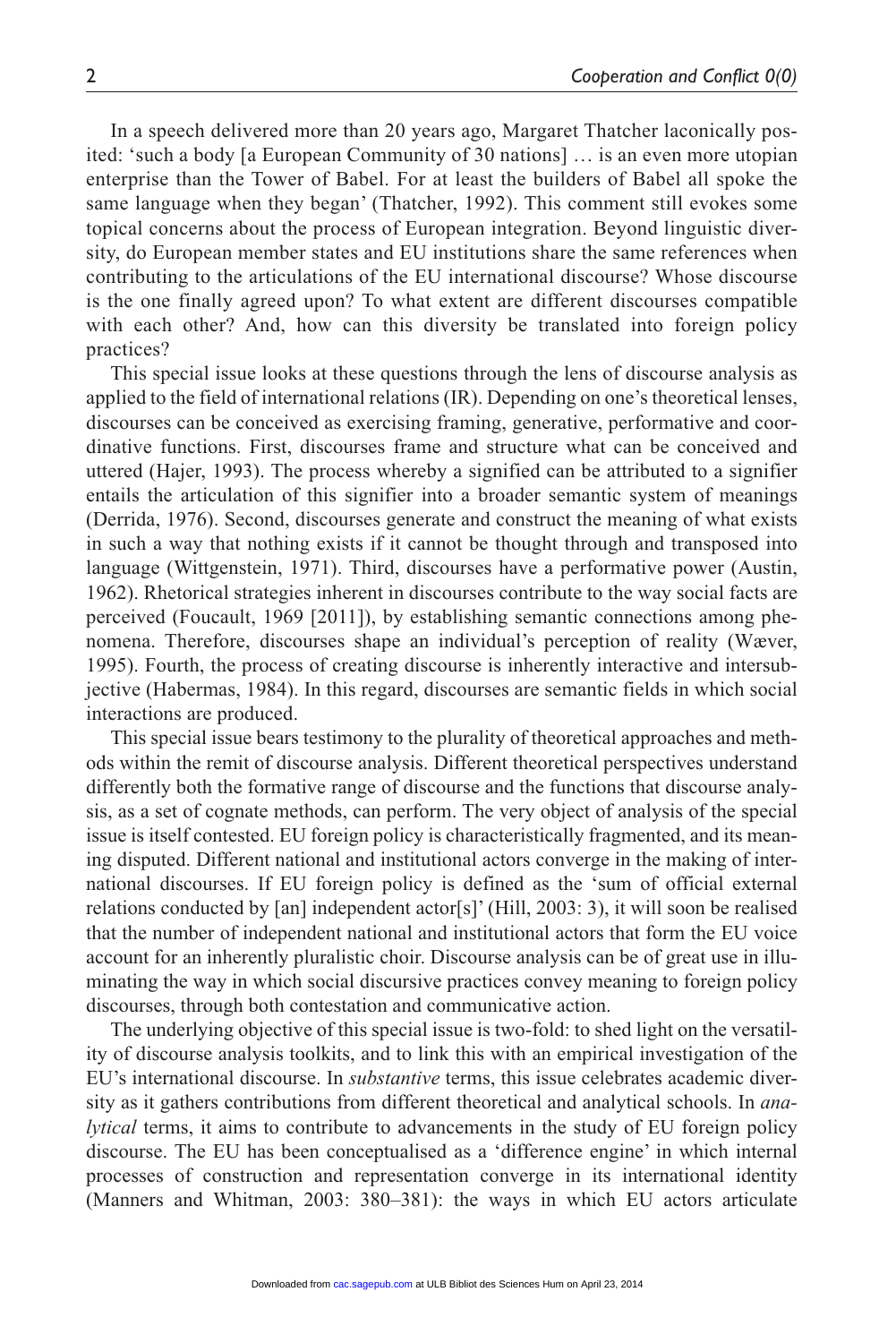The first section of this introduction arranges the four theoretical approaches and methods presented in the special issues – namely interpretative constructivism, poststructuralism, discursive institutionalism (DI) and critical discourse analysis (CDA) – along two dimensions: (a) the role of discourse in the constitution of the world, depending on whether approaches perceive social structure as being constitutive of or constituted by discourse; and (b) interpretation of the weight of material and ideational elements in discourses. This model helps to make sense of the profound theoretical diversity that characterises analytical approaches to IR discourse. The second section tackles the question of 'who does the speaking'. It identifies the different voices that converge in the EU's international choir, and problematises the discursive environment that forges international discourses through the theoretical lenses of selected approaches. In the last section, the contributions to this special issue are presented.

### **Discourse analysis and theoretical diversity**

Although discourse analysis has been defined as 'an emerging research program, engaging a community of scholars' (Milliken, 1999: 226), the term discourse is widely contested. Different conceptions range from narrow interpretations which clarify that 'in linguistics, [a discourse is] a stretch of language, larger than the sentence' (Bullock and Stallybrass, 1977: 175 in Gasper and Apthorpe, 1996: 3), to broad ones that assume that 'there is nothing outside discourse' (Campbell, 2005: 4). Linguistic traditions of discourse analysis draw on the distinction between text and discourse (Wodak, 2008: 6), or '"small d" and "big D" discourses' (Gee, 2007: 26). Broad interpretations extend the focus to 'the role of more macro linguistic and social structures in framing our social and psychological life' (Burr, 2003: 20). Discourse analysis as applied to IR generally focuses on 'big D discourses', with a varying emphasis on the study of texts.

As mentioned, diversity not only concerns the object of this study (e.g. the community of actors who concur to define the EU's international discourse and the nature and functions of discursive patterns connected with foreign policy), but also the interpretative lenses adopted. On the one hand, IR can be conceived as a dividing discipline (Holsti, 1985), cut across by endless and unsolved debates over the *incommensurable* (Kristensen, 2012: 32). On the other, discourse analysis is characterised by a plurality of disciplinary, theoretical and methodological approaches marked by internal heterogeneity, in such a way that 'it is perfectly possible to have two books in discourse analysis with no overlap in content at all' (cf. MacDonnel, 1986; Stubb, 1983, in Potter and Wetherell, 1987 [1996]: 6). This internal heterogeneity makes it extremely difficult to synthesise the different approaches presented here. As a cautionary note, it should therefore be clarified that when referring to determined approaches or authors, the references quoted in this article are exclusively borne in mind.

Despite these observations, it is possible to identify some common ground between the discursive approaches presented in this volume. In general, analytical discourse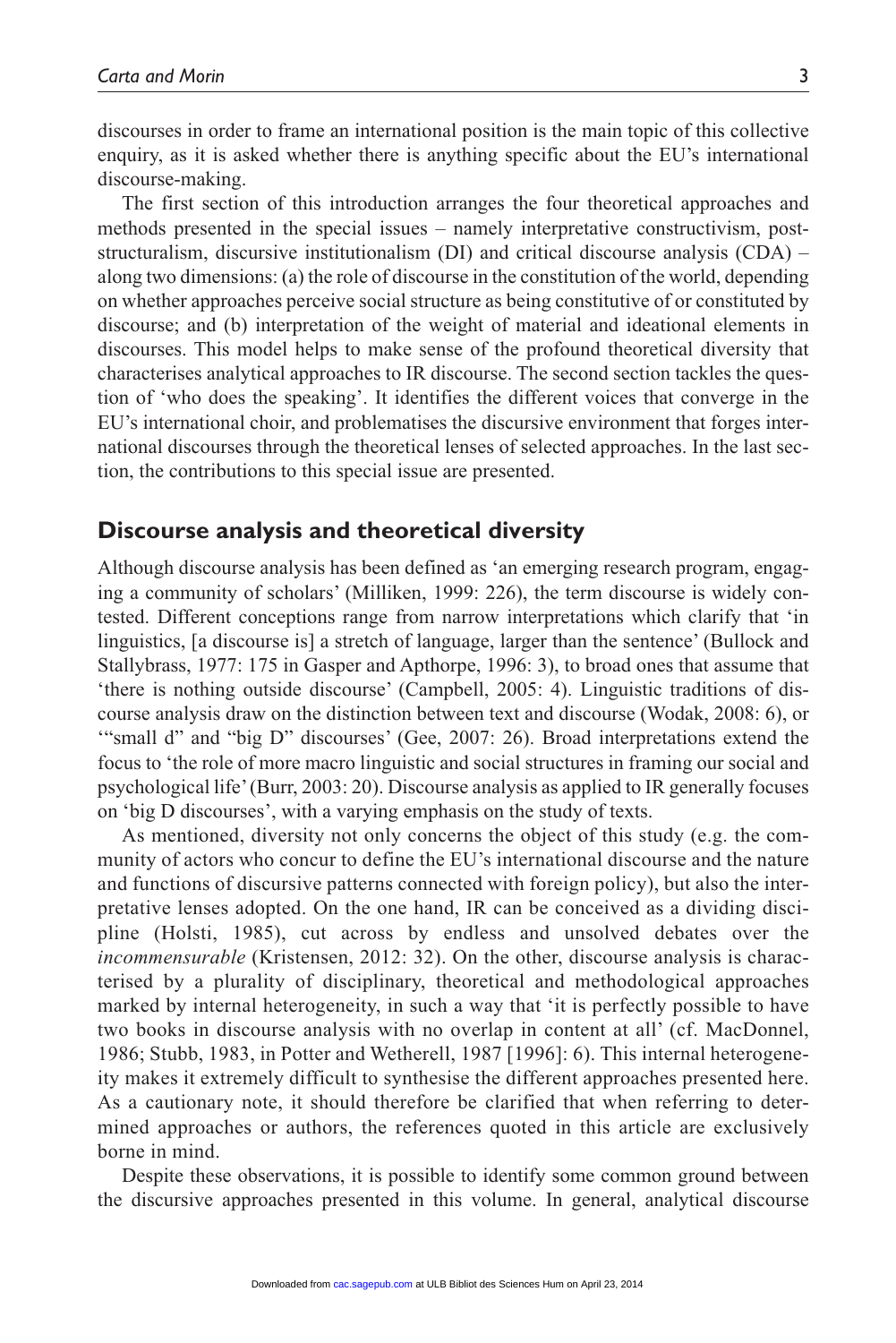approaches to IR tend to have positivist approaches as a polemical target. The latter generally claim that it is possible to individuate 'law or law-like regularities' that consent to infer and order patterns of human behaviour and social life (Sil and Katzenstein, 2010: 416). Social constructivism, post-structuralism, DI and CDA approaches, in their differing variants and to different extents, tend to criticise the positivist 'separation of subject and object and the search for clear cause-effect relationship[s]' (Bieler and Morton, 2008: 104). Hence, these theoretical approaches view 'as isomorphic the seer and the seen, the knower and the known' (Ryan, 1970, in Manning, 1979: 660). In this sense – with the limits that inform all generalisations – they tend to walk along an interpretative turn in social science, in that they posit that 'both the object of investigation – the web of language, symbols, institutions that constitute signification – and the tools by which investigation is carried out share inescapably the same pervasive context that is the human world' (Rabinow and Sullivan, 1988: 5–6). Therefore, what can be accessed are the different *representations* of the world, constructed by perceptions, thoughts and language.

To grasp the diversity of IR theoretical approaches and their methodologies, Sil suggests that one should focus on two '*fundamental problems* that have plagued social science disciplines since their inception' (2000: 354). These are the relationships between ideas and material components of social action, and between structure and agency. The former recalls the long-lasting theoretical diatribe between rational-choice and sociologically inspired theorists. These two camps contend on the question of what factors guide and inform both human motivations and social interactions, whether material and interest-based, or ideational and normative. The relationship between agency and structure raises a significant question: 'does the *ontological* primacy of the individual actors also accord them *epistemological* primacy vis-a-vis the structures that constrain, or give meaning to their action?' (Sil, 2000: 354).

If this framework is applied to the field of discourse analysis, the model should be slightly modified. In discourse analysis terms, a preliminary step is to understand what social structures consist of and how they can be accessed. In other words, does the social structure constitute discourses, or do agents' discourses constitute the social structure? While not denying that there is a world out there, different theoretical approaches can be located along a continuum, depending on whether they conceive (a) discourse as heavily reproducing (and thereby constituted by) real and structural dynamics; or (b) discourse as the only point of access to the real world and, accordingly, as *constitutive* of reality as we know it (in Diez's terms, as replicated in agency).<sup>1</sup> Jørgensen and Phillips (2002: 20, ff.) attempted to delineate such a continuum by including as a crucial point of reference Althusser, Gramsci and Foucault. With the addition of Habermas, 2 the centrality of these authors descends from two important common features of discourse-analysis approaches: their critical stance and their continuous oscillation between Kant's idealism and Marx's historical materialism (for a review, see Held, 1980: 16).

Althusser applied and expanded Marx's approach on ideology. Ideology is conceived here as a '*bricolage imaginaire*', drawing on the abstract projection and reproduction of concrete and material historical dynamics (1976: 176). He conceptualised the State as being composed of repressive and ideological apparatuses which aim to *subsume* and *reproduce* the dominant ideology as shaped by relations of production.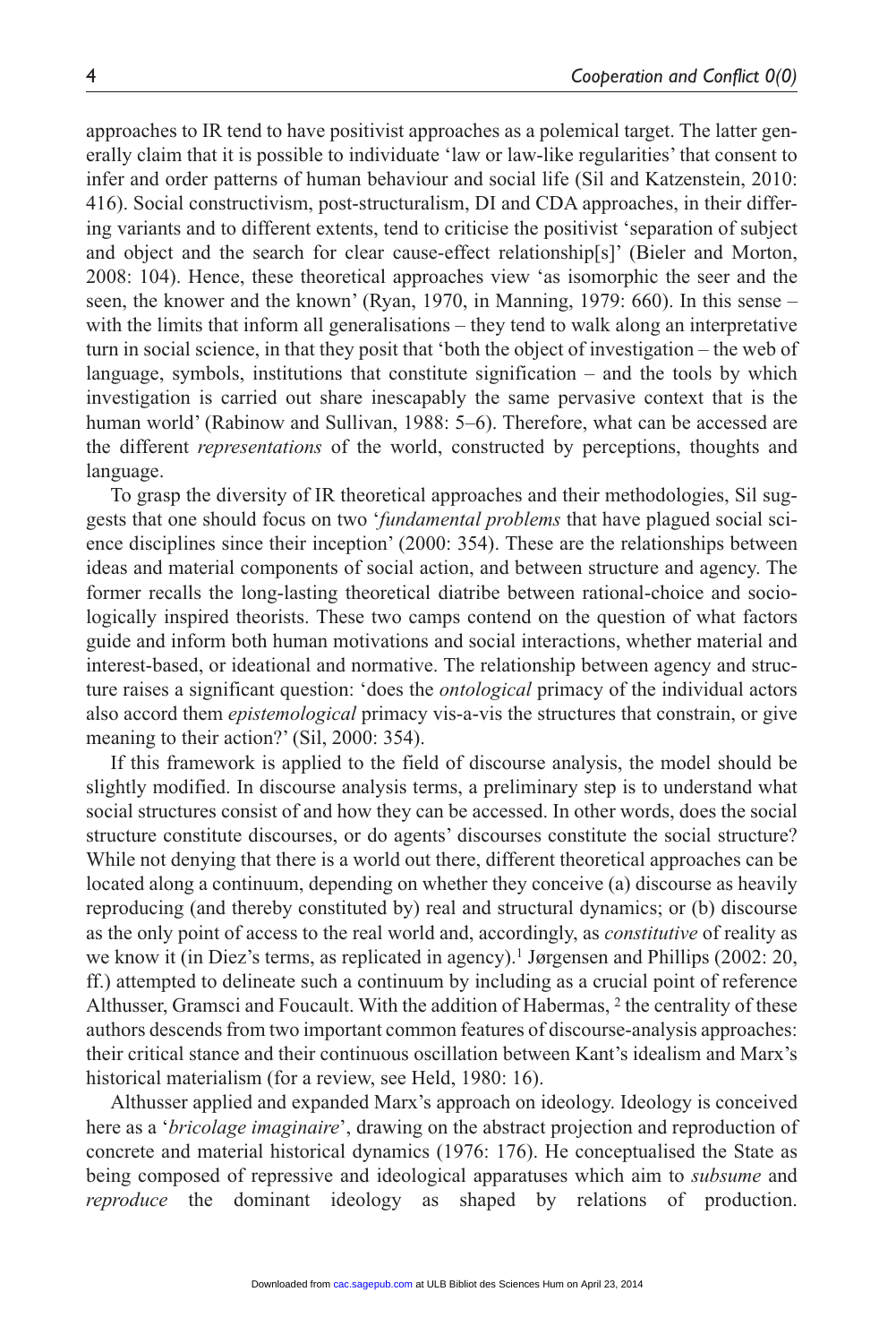Through ideology, material and structural forces establish 'imagined relations' which turn concrete individuals into abstract categories due to a '*représentation du monde déterminée*' (1976: 180). In this framework, individuals are visible only insofar as they are *interpellated.* Interpellation reduces agents to mere puppets of superimposed structural logics. Paraphrasing Berger and Luckmann, the structure is, therefore, able not only to dominate the *appearance*, but also the *content* of actors' ideation (1966 [1991]: 21). Ideational components are hereby mere reproductions of material relationships; or in Althusser's theorisation, 'material displacements' of an external or internal (i.e. consciousness) verbal discourse.

Althusser's approach has been criticised on the grounds of its structural determinism and portrayal of agents' inability to determine their beliefs and actions. Moving away from Althusser's concept of interpellation, a less deterministic relationship can be established between both ideas and interests and between agency and structure. This move allows (a) agents to be brought back into the analysis and (b) the more decisive integration of the ideational dimension of material factors by analysing the reification and objectification of social processes.

Starting from Marx's assumption that capitalist society constitutes the core structure that shapes all social phenomena, Gramsci contests Marx's implicit assumption that capitalism is just a system of production. Accordingly, Gramsci refers to the term 'language', rather than discourse, to depict 'a multiplicity of facts more or less organically coherent and co-ordinated' (1929 [1999]: 347). Hegemony is contented and finally conquered through the interaction of diversified and internally heterogeneous societal forces. Hegemony, in this light, represents a balance between political and civil society (Gramsci, 1931 [1953]); it is a multidimensional phenomenon, which benefits from several strategies aimed at the imposition of what has to be considered 'common sense'. As such, it cannot be understood exclusively along the continuum of relations of production, and it cannot be deduced by class belonging. Gramsci exerts a shift from economic determinism to the organisation of social orders *via* the material structure of ideology. The focus is therefore on the ways in which, by means of objectification and reification, things acquire a meaning. This move allows researchers to focus on 'the very objectifications of subjective processes in human activity, or the ways in which the socially constructed world is intersubjectively realised' (Bieler and Morton, 2008: 117).

Elaborating on these premises, Foucault, in *The Subject and Power*, decisively empowers the constitutive and foundational nature of discourse. Foucault (1969 [2011]) posits that both unities of discourses and objects are formed 'by means of group controlled decisions' (1969 [2011]: 32), under historically located conditions. Key concepts in its theorisation are those of knowledge and power. As in Gramsci, power is not portrayed exclusively as coercively imposed. It is seen as an ongoing productive creation of shared knowledge and discourse. Through its performative function, power creates both the social world and the discursive categories to access it (Foucault, 1982: 780). In so doing, power locates subjects both in society and in the discursive field; it generates markers for the identity of individuals, objectifying them. In contrast to Althusser's model, an additional component of power is resistance, where individuals struggle against objectification. Foucault contextualises power in the framework of a diversified definition of social structure, determined by 'complex and circular relations' (1982: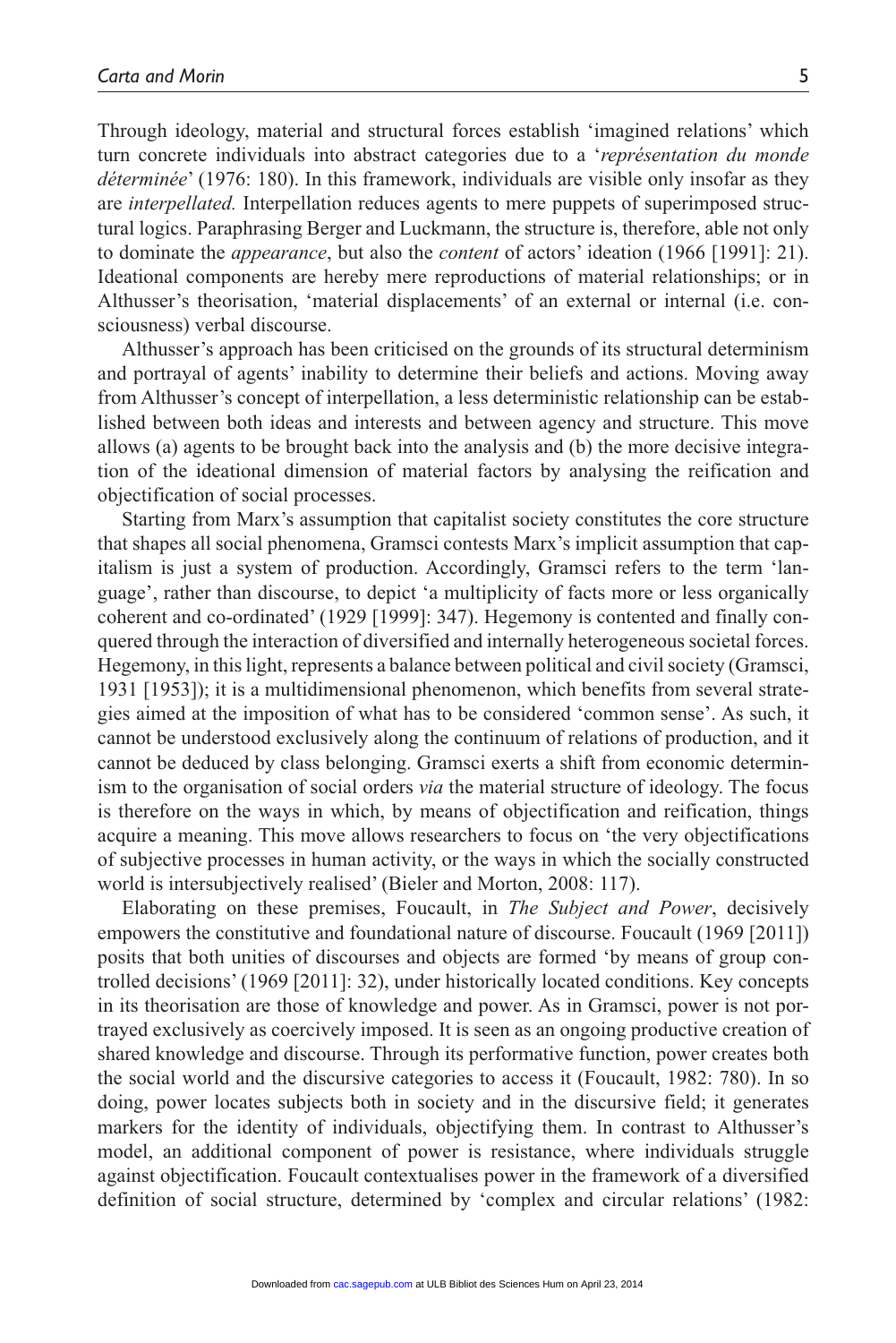781). In this context, individuals engage in what Foucault calls 'anarchical' struggles (1982: 781), somehow shooting against a moving target: 'the *form* of power' (1982: 781, emphasis added). In this context, struggles occur over a semantic field against a contingent sense of oppression. This locates Foucault on the more subject-oriented side of the continuum, and in a more ideational and less material realm.

Deeply engaged with the Frankfurt school, Habermas acknowledges the crucial function of language as a 'medium of domination and social force' (1974: 17, in Forchtner, 2011: 9) and argues against the Marxian tradition that 'politics is [no longer] only a phenomenon of the superstructure' (1971: 101, quoted in Held, 1980: 251). Beyond the analysis of the pathologies of advanced capitalist societies, Habermas assumes that society finds the seeds for social change in communicative action. In the *Theory of Communicative Action* (1984), he posits that social actions can be strategic or communicative, depending on 'how they specify the goal-directed actions of different participants: as interlacing of egocentric calculations of utility […] or as reflecting an understanding in the sense of a cooperative process of interpretation' (1984: 101). Communicative actions are oriented towards reciprocal understanding and intersubjectively validated through 'validity claims', '*internally* connected with reasons and grounds' (1984: 209, emphasis in the text). Validity claims therefore set the grounds for the intersubjective establishment of a shared 'moral practical sense' (1984: 209). Through cultural reproduction, social interaction and socialisation, individuals 'coordinate their actions through the intersubjective recognition of criticisable validity claims' (1984: 208). In this context, through the establishment of discursive communities, individuals can achieve collective goals, and empower their shared life-world.

### **Theoretical diversity in this special issue**

In the wake of these pioneering works, selected theories do not presuppose that agents form their identities and interests in isolation from the social context: interaction within the social structure moulds the discursive activities of all subjects. What changes are both the definition of actors' degree of freedom in perceiving the *social structure* and their own and other actors' positions within this structure. This difference determines what constitutes the main structural components around which power is distributed. The blend of ideas and interests in individual motivation and social interactions is generally presented in non-dichotomised terms. What changes is the ways these components relate to each other.

Among selected approaches, constructivists tend to embrace ontological idealism. Arguably, constructivism is all but a homogenous approach (Fierke and Jørgensen, 2001; Price and Reus-Smit, 1998). To make sense of this diversity, Checkel distinguishes three main variants marked by strong epistemological differences: conventional, interpretative and radical/critical (2007: 58). In this introduction, the interpretative school and 'its emphasis on the role of language in mediating and constructing social reality' (Checkel, 2007: 58) are mainly referred to. Constructivist authors have applied this framework to foreign policy and the notion of national interest (Kubálková, 2001; Weldes, 1996).

Interpretative constructivists emphasise the centrality of intersubjective cognitions and norms in the definition of the social structure (Schimmelfennig, 2001: 58). By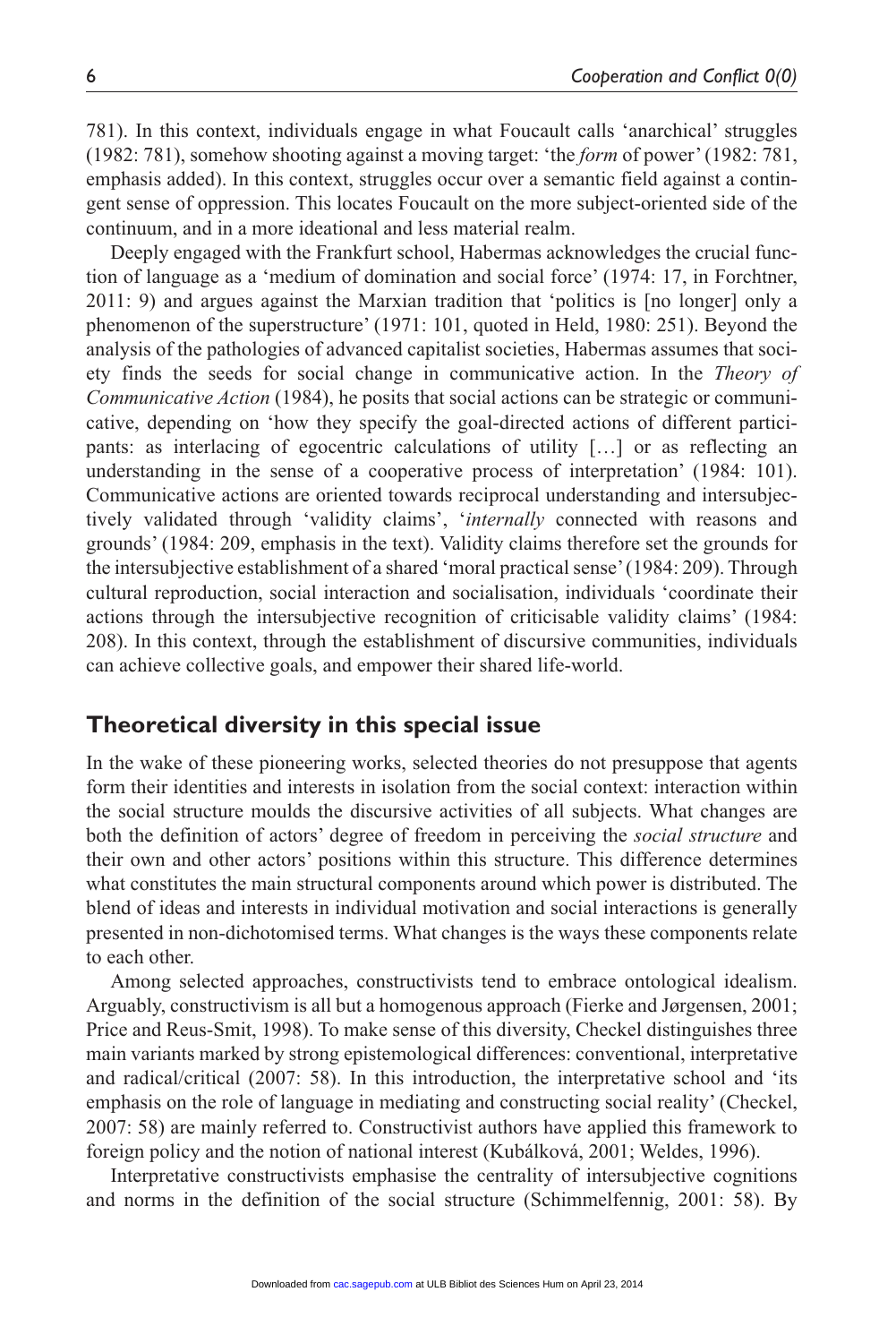discursively interacting within a given structure, agents endogenously construct social reality and, in turn, interactions within the structural context contribute to reconstructing their preferences and interests. The dynamics of communication are largely inspired by Habermas and his distinction between communicative and strategic action (Deitelhoff and Mueller, 2005). While the latter type is oriented to gain hegemony in discursive practices, the former strives to gain recognition and build consensus. The concept of power is therefore deeply related to responsibility (Connolly, 1974: 97 in Guzzini, 2005: 510). Constructivists distance themselves from the rational tenet that ideas and interests are exogenous to any social structure. To explain this ontological turn, Hopf places the question '"who am I?" […] both logically and ontologically prior to the question of "what do I want"' (1998: 175).

In empirical accounts, constructivists generally argue that a logic of appropriateness, rather than a logic of consequentiality (March and Olsen, 1989), informs both the nature of the agents and their reciprocal interactions. Therefore, emphasis is on the process of intersubjective creation of meaning, as led by interpretation (Kratochwil, 1988) and reasoned consensus (Risse, 2000). While not denying the existence of *brute* facts, constructivists claim that in assessing reality, agents enter the semantic field of collective intentionality (Searle, 1995: 23). Through interactions and social filters, individuals encounter a space composed of intersubjective projections of what reality is supposed to be, which mixes 'closeness and remoteness both spatially and temporally' (Berger and Luckmann, 1991 [1996]: 36). Among selected approaches, constructivism is the most ideational. Put simply, its focus is on cooperation, rather than power, stemming from a central tenet: normative concepts are 'the names of the solutions of problems' (Korsgaard, 2003: 116). As normative concepts are 'the names of the solutions of problems', discourses transcend both the material structure of society and individual interests.

In a similar vein, Schmidt's DI (2008) focuses on ideas through the lens of discourse. By placing emphasis on discourse rather than on ideas, Schmidt claims that it is possible to address 'the representation of ideas (how agents say what they are thinking of doing) and the discursive interactions through which actors generate and communicate ideas (to whom they say it) within given institutional contexts (where and when they say it)' (2008: 306). Hence, the term discourse enmeshes textual and contextual elements, components of agency and structure. Accordingly, DI establishes a dialectical relation between agents and structure. Institutions are seen as both influencing agents and being influenced by them (Schmidt, 2008: 314).

Contrary to constructivist approaches, DI posits that arguing (e.g. oriented towards ideational persuasion) and bargaining (e.g. strategically-oriented) discursive practices are inherently intermingled (Schmidt, 2008: 312). In this sense, relying on Boudon, the rationality of agents is conceived as cognitive in nature, e.g. it informs the sense-making process of actors more than the setting-up of their preferences. To come back to the distinction of discourse as being constitutive of or constituted by the social world, Schmidt's DI opposes 'the conflation of material reality and interests into "material interests" (2008: 312). In a similar way to constructivists, DI refers to Searle's distinction between brute and social facts to depict the wide array of 'real but not material' factors that coincide to frame actors' behaviours. This locates DI closer to constructivism in the continuum.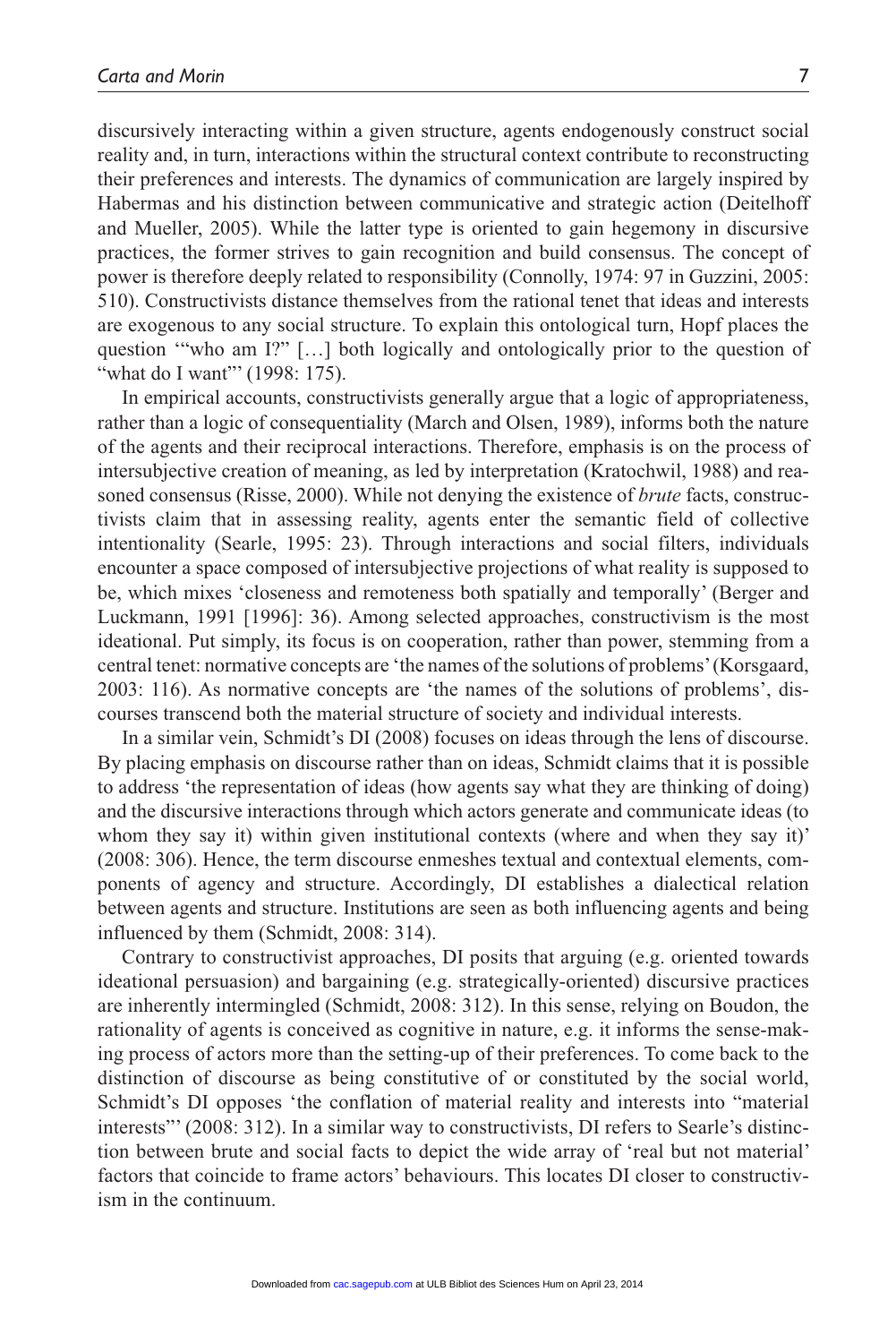While recognising the performative and enacting quality of discourses, post-structuralist scholars place emphasis on the concept of power. Derrida's often-cited passage, stating that 'there is nothing outside the text' (Derrida, 1976: 158–159), sums up the tendency of seeing discourse as the key to access the social world. One of the foundations of post-structuralism is the co-constitution of the world and the subject. A key element of post-structuralist ontology stems from the idea that the perceived world acquires meaning through discourse. Discourses provide 'criteria of intelligibility' that 'establish the conditions of possibility for social being and, as such, cannot be considered as separate from, or secondary to the material realm' (de Goede, 2001: 152, quoted in Bieler and Morton, 2008: 110). Semantic signs mediate the relation between the objective reality and the subjective representation of that reality, 'signs [that] derive their meanings not through their relations to reality but through internal relations within the network of signs' (Jørgensen and Phillips, 2002: 11). Interactions among discourses constantly modify the structure of meanings and the perception of social reality. Meanings are therefore highly volatile, contingent, provisional and, as such, elusive. Discourses are modulated by means of interactive articulation through a network of meanings among different signifiers. Both as a concept and as analytical tools, articulation works on three levels:

Epistemologically, articulation is a way of thinking the structures of what we know as a play of correspondences, non-correspondences and contradictions, as fragments in the constitution of what we take to be unities. Politically, articulation is a way of foregrounding the structure and play of power that entail in relations of dominance and subordination. Strategically, articulation provides a mechanism for shaping intervention within a particular social formation, conjuncture or context (Daryl Slack, 1996: 113).

In this conceptual framework, the concept of discursive struggles depicts the modality of interaction in the discursive field. Recalling Gramsci and Foucault, hegemony is hence not necessarily imposed through coercion, but through the '*organisation of consent*' (Barrett, 1991: 54, emphasis in the text). In as much as post-structuralism (at least in Laclau's and Mouffe's theorisation) detaches discursive dynamics from the structure, 'struggle is reduced to struggle in discourse, where "there is no reason why anything is or isn't potentially articulatable with anything" and society becomes "a totally open discursive field"' (Hall, 1986: 56).

A heterogeneous movement rather than a homogenous school gathers under the heading of CDA. CDA scholars are inspired by different epistemological traditions, generally located in the 'Western Marxist' tradition (Fairclough et al., 2011: 360), ranging from Foucauldian post-structuralism to Habermas, from Gramsci to the Frankfurt School (Forchtner, 2011). CDA is explicitly committed 'towards criticising and changing society, in contrast to traditional theories oriented solely to understanding it or explaining it' (Wodak and Meyer, 2009: 6). CDA establishes a dialectic relation between the role of discourse and the real world. In other words, the world *is* out there and material relations influence the positioning of subjects in the real world as well as in the discursive field. Discourses are, therefore, seen as vehicles that reproduce the social domination of one group over another, although power does not necessarily refer to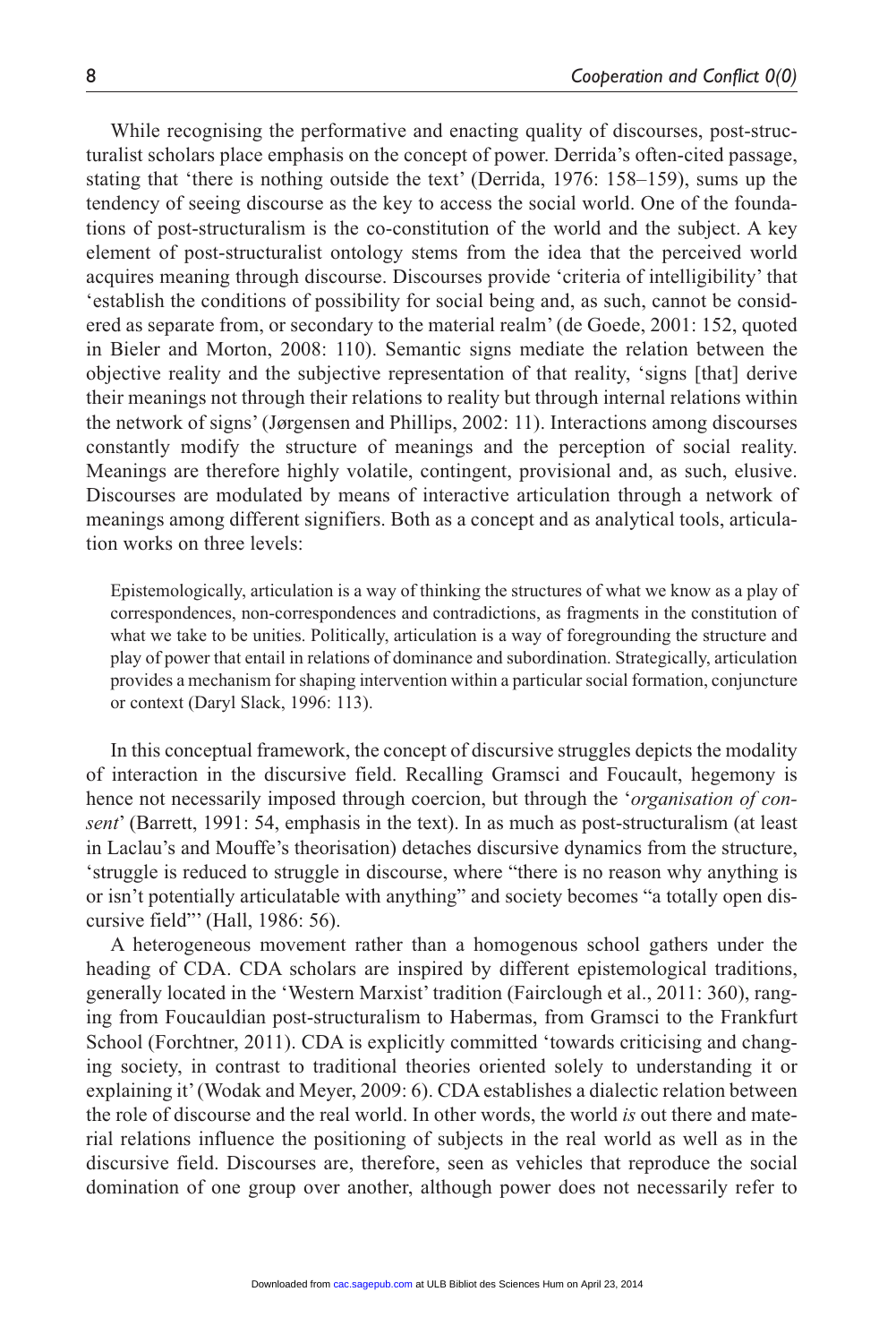capitalism. CDA authors alternatively consider power in relation to corporations, gender, race or political relations. As in the continuum presented above, critical discourse analysts generally assume that the relations that tie up social and discursive practices are 'dialectical in the sense of being different but not "discrete", i.e. not fully separated' (Fairclough, 2010: 231). By giving social practices centrality, CDA 'allows an oscillation between the perspective of social structure and the perspective of social action and agency – both necessary perspectives in social research and analysis' (Chiapello and Fairclough, 2002: 193).

Among the selected approaches, CDA, in its different variants, is the one with the clearest commitment to linguistic analysis. This focus 'accounts for its emphasis upon practical ways of analysing texts, and the attention that it gives to the role of grammar in its ideological analysis' (Fairchlough et al., 2011: 361). Linguistic analysis is therefore pursued through a variety of methodologies (for a review, see Wodak and Meyer, 2009). CDA does not strive to investigate the linguistic unit per se, but analyses broader social phenomena (Wodak and Meyer, 2009: 2). The heterogeneity that characterises CDA makes it difficult to generalise as far as tenets, focus, and methods of analysis are concerned. Wodak (2008) suggested seven underlying themes in CDA. These can be summarized as: (1) an interest in the language in use (as opposed to abstract language); (2) a focus on texts, discourses, conversations, acts of speech or events as units of analysis; (3) an extension of linguistics beyond isolated sentences; (4) the inclusion of non-verbal elements in the analysis; (5) a focus on dynamic interactional moves and strategies; (6) a focus on the contexts in which language is used and its functions; and (7) linguistic attention to text grammar and language use.

This section only superficially highlighted the main tenets of selected approaches, drastically simplifying their internal heterogeneity. However, as can be noted, placing selected theoretical approaches within the two-dimensional continuum of material/ideational components and the constitutiveness of reality/discourses helps to spot similarities and differences between cognate discourse-analysis approaches. The next section will focus on the question of 'who does the speaking in EU foreign policy' and will present different theoretical insights on how to make sense of the EU discursive field in relation to EU agents.

### **Discourse analysis and EU foreign policy: the question of 'who does the speaking'**

The 'self' needs quotation marks because an order of expectations cannot be expected to contain an identifiable self; it remains an order of distributions that operate on one another (Leydesdorff, 2006: 541).

Both the EU and the process of European integration in foreign policy matters are contested discursive fields (Hay and Rosamond, 2002: 151). When travelling from the state level to the EU level, an open and heterogeneous discursive environment is encountered, where the very existence of a minimum of cultural homogeneity is a matter of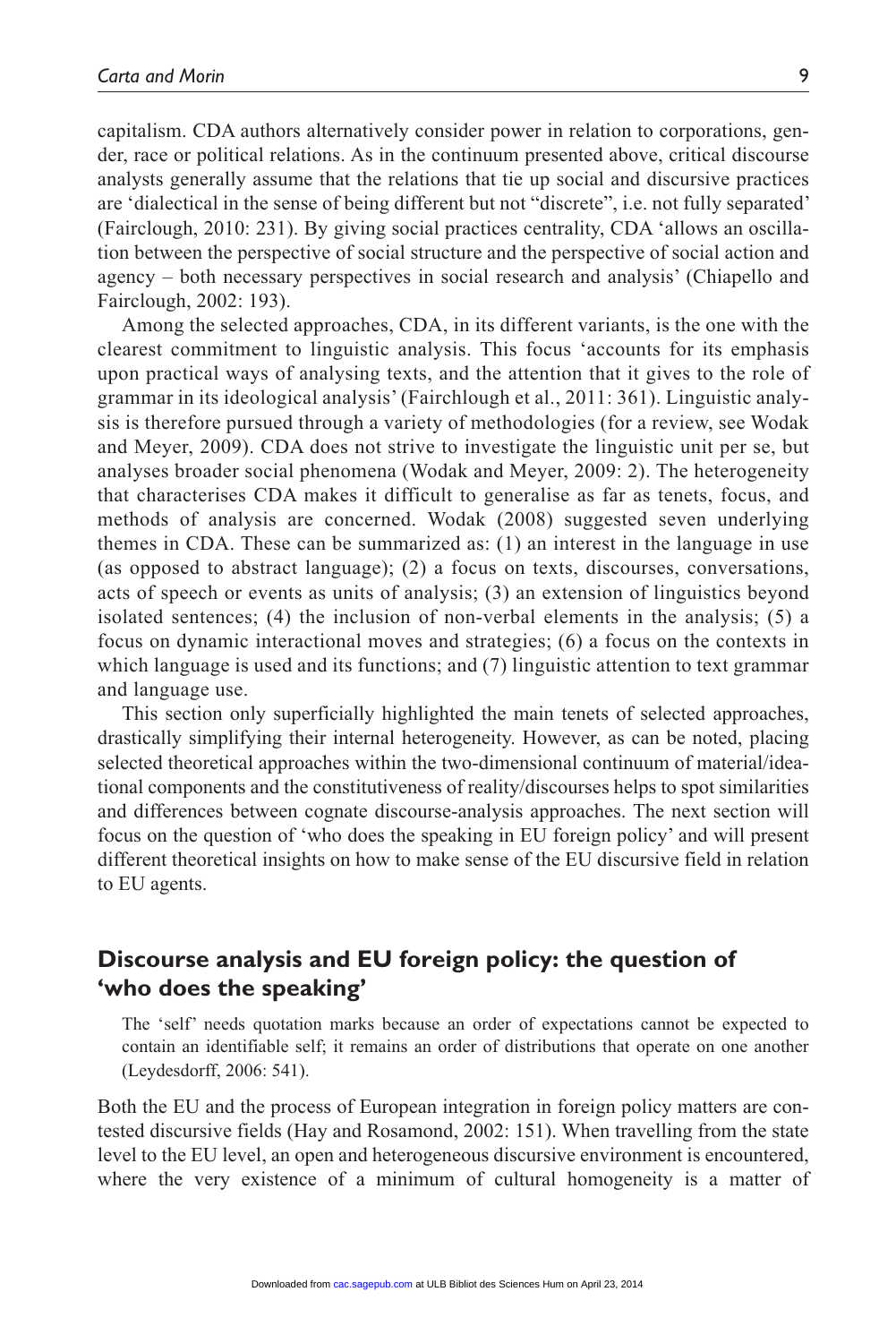discussion. Throughout its evolution, the main architects of European integration have given a plurality of definitions to what the EU (and previously the European Community) is. These definitions range from an '*objet politique non*-*identifié*' (Jacques Delors, 1987, in Schmitter, 1996: 1) to 'a technocratic edifice' (paraphrased from de Gaulle, 1965, quoted in Nelson and Stubb, 2003: 33), from 'a Family of Nations' (Thatcher, 1992, in Nelson and Stubb, 2003) to a '*concept* charged with significance' (Delors, 1989, 2003: 59, in Nelson and Stubb, 2003, emphasis added). This *concept* has been alternatively portrayed as sustained by 'solidarity in production' (Schumany scholars highlighted that the EU is a 'flexible and disaggregated series of patterns, arrangements and institutions which expresses a collective yet pluralistic identity […]' (Allen and Smith, 1990: 23)). It is best conceptualised as a 'variable and multi-dimensional presence', certainly not a unified actor (Allen and Smith, 1990: 20). Scholars, therefore, focused on the 'fragmented nature of agency at the European level' (White, 1999: 44), and connected this inherent fragmentation with definitions of the Common Foreign and Security Policy (CFSP) in terms of a *policy process*, rather than as a policy (Edwards, 1997). Hence, both with reference to the term 'common' and that of 'policy', scholars of European integration have underlined the mislead of the formula 'Common Foreign and Security Policy' inaugurated with the Maastricht Treaty: for Ginsberg it can be regarded as a 'system in evolution towards "a" European Foreign Policy', (2001: 33), for Edwards (1997) it is a misnomer, and for Schmalz (1998) it is mere rhetoric.

Despite this fragmented condition, several scholars suggest that it is still possible to employ the tools of Foreign Policy Analysis (FPA) to analyse the EU's foreign policy system (White, 1999), or to peer into the European foreign policy 'black box' through institutionalist lenses (Smith, 1996, 2004). This spurred some analysts to assume an actor-centred approach (White, 1999). By focusing on actors, processes, issues, instruments, contexts and actions related to the EU foreign policy system, it becomes possible to conceptualise European Foreign Policy (EFP) 'as a part of a political system … with inputs from national actors and their preferences (in conjunction with domestic politics) and from external sources; and with the outputs or foreign policy actions and positions' (Ginsberg, 2001: 39).

Despite its challenging nature, therefore, not dissimilarly from states, the EU is primarily a 'collective actor', which expresses a pluralistic identity. The question of 'who does the speaking' in IR opens up endless theoretical discussions on how and through what kind of socio-political processes collective actors produce statements. To resume briefly the entity of this debate, the 'two-bodies' metaphor, elaborated during the 16th century, can be referred to: the physical body of the juvenile King Edward IV, and his body politic – the Crown. The latter 'intangible body' (conceived as the real core of political activities) availed the former to act in ways that went beyond the 'minority', 'infirmity', 'old age', and 'birth or death' of the physical body (Coleman, 1974: 19–20).

In light of this distinction, capitalised Foreign Policy can be conceived of as an activity of 'production and reproduction of the identity in whose name it operates […] a modern cultural artefact implicated in the intensification of power in the state' (Campbell, 2005: 68). Subsequently, Foreign Policy constitutes a form of 'containment of challenges' against both 'internal' and 'external' political contestation (Campbell, 2005: 71). Along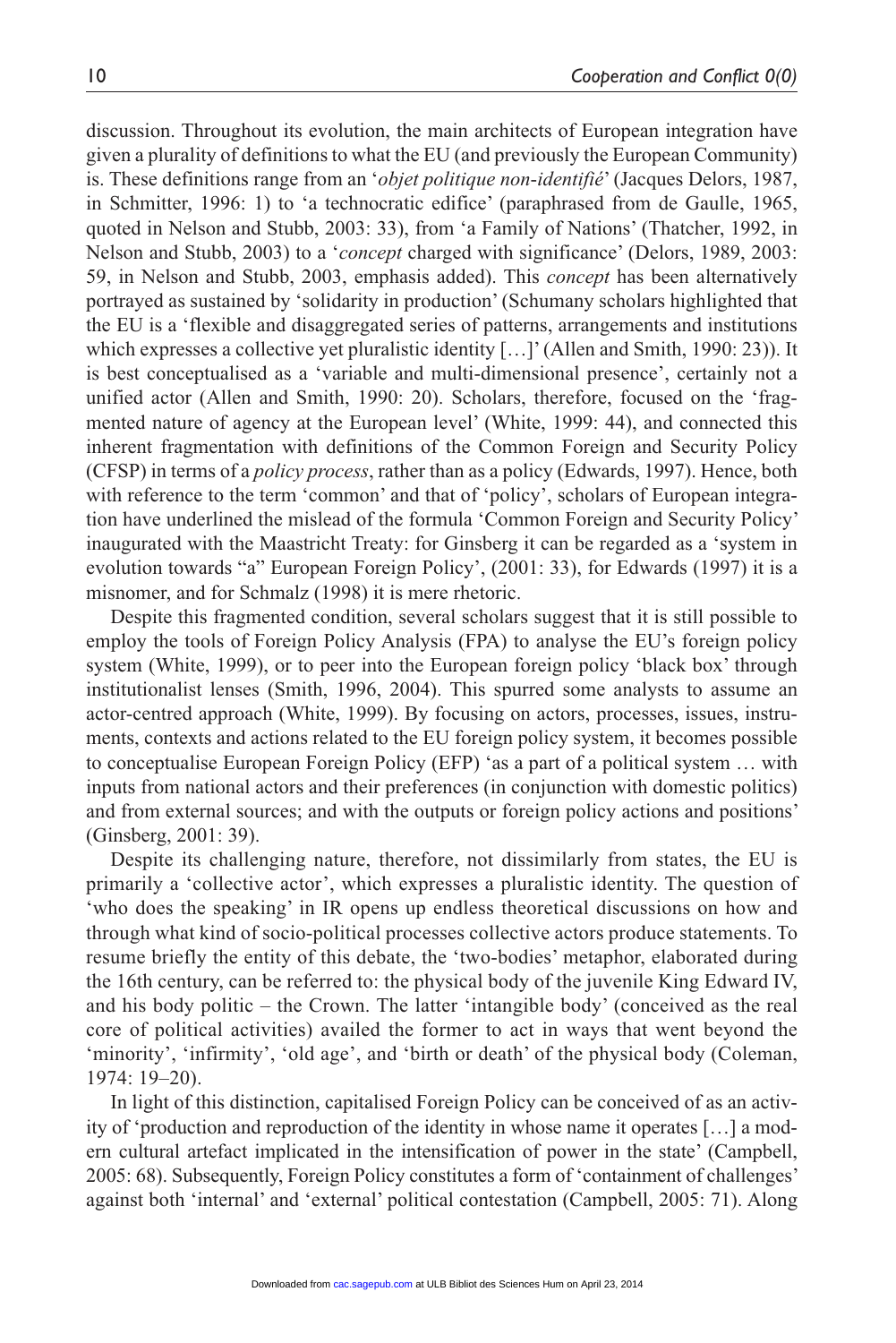the same lines, Diez (2013) identifies three levels of 'struggle', or contestation, in Campbell's parlance. First, the level of individual participants in discourse; second, the level of discursive positions (see also Epstein, 2010), which finds collective actors in the semantic field in a variety of complex ways; and third, the level of the overall discourse, e.g. 'competing discursive positions that are not only actively pursued by collective actors, but also shape the latter's identities' (Diez, 2013).

In this introduction, a different perspective is taken, and it is suggested that discursive positions can be located within the EU foreign policy system of governance. While aware that collective subject positions in the EU system of governance are not summarised by their institutional location, national as well as bureaucratic heterogeneity call for reference to the positions of agents in the EU structure.

In order to act and speak at the international level, a complex system has been established. Rosamond (2005) offers two different reasons for explaining the inherently plural nature of this system. First, the 'fragmented nature of agency at the European level' (White, 1999: 48) enables different national and institutional actors to act and speak on behalf of the EU. Second, the changing attribution of competences creates a plurality of processes that contributes to shaping the EU's external action. Accordingly, at the executive level the management of foreign policy issues is entrusted to four sets of actors who intervene in the creation of foreign policy measures.

The division of competences defines the roles of all actors and the scope of their interventions throughout the policy process. Two main policy methods converge in the making of foreign policies: for so-called 'high politics', the prevalent method is intergovernmental; for 'low politics' it is community-based. The Lisbon treaty, therefore, maintained the approach 'to streamline foreign policy by combining external action across the pillar system of divergent competences created by the Maastricht Treaty' (Laatikainen, 2010: 476). In turn, a dynamic and fluid network of informal exchanges cuts across and blurs the boundaries of both competences and the attribution of competences.

For each set of competences, the EU relies on different individual national or institutional executive agents to produce foreign policy statements. In turn, even when agreeing on principles for action, the EU does not necessarily speak with one voice, but through several voices that sing the same tune. Table 1 below summarises these institutional arrangements. In addition to these, other EU actors can speak on behalf of the EU on more specific contexts. For instance, the President of the Central European Bank or the President of the Eurogroup may explain the EU position in multilateral fora such as the International Monetary Fund, the G8 or the G20. The growing institutional importance of both the European Parliament and the intervention of the European Court of Justice (Hillion, 2009; Jørgensen and Wessel, 2011) in shaping the EU's international discourse can be acknowledged. However, due to their relative limitation, this introduction does not locate these actors in the proposed grid.

Even in this simplified grid, 'the projection of the EU to the outside [remains] as complex as the variegation that characterises its internal governance' (Rosamond, 2005: 465). Different procedures, individual actors, venues and informal and formal codes of conduct inform discursive interactions. Instead of simplifying the institutional structure,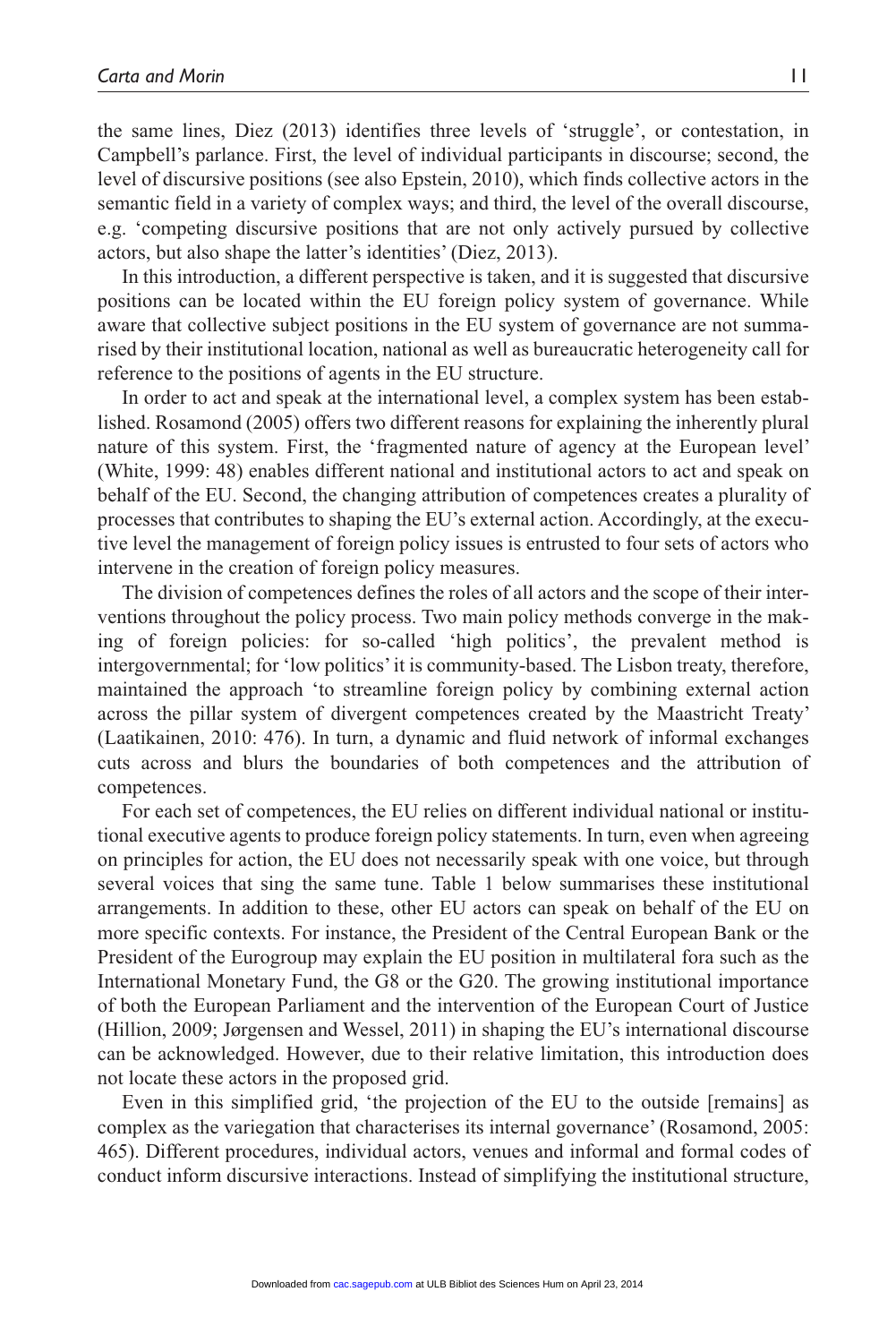| Executive actors converging<br>in the process of foreign<br>policy-making                                                                    | Attributions of competences                                                                                                              | Actors entitled to speak                                                                                                                                             |
|----------------------------------------------------------------------------------------------------------------------------------------------|------------------------------------------------------------------------------------------------------------------------------------------|----------------------------------------------------------------------------------------------------------------------------------------------------------------------|
| The councils                                                                                                                                 | Ultimate decision-makers.<br>intervening in all EU measures                                                                              | The President of the<br>European Council speaks<br>in the name of the EU. The<br>rotating Presidency or other<br>member states can also<br>speak on behalf of the EU |
| The commission                                                                                                                               | Power of initiative, policy-<br>formulation and policy-<br>implementation of common<br>measures in first pillar and<br>mixed competences | The President of the EU<br>Commission and different<br>Commissioners speak in<br>their areas of competence                                                           |
| High Representative-<br>Vice President of the<br>Commission (HR/VP);<br>assisted by the European<br><b>External Action Service</b><br>(EEAS) | Power of initiative, policy-<br>formulation in second pillar<br>competences                                                              | The HR speaks in Common<br>Foreign and Security Policy<br>(CFSP)                                                                                                     |
| The Member States (MS)                                                                                                                       | Still competences of exclusive<br>pertinence of the MS                                                                                   | MS representative in their<br>own capacity, regardless of<br>the formal attribution of<br>competences                                                                |

**Table 1.** Actors, competences and ability to speak at the international level<sup>a</sup>.

a This article refers to the old Maastricht terminology based on pillars to make sense of the attribution of competences at the EU level. It is, indeed, argued that despite the rhetoric of de-pillarization, a real depillarization did not occur for foreign and external policies (Carta, 2011).

this overall reorganisation crowded even further the 'leadership table' (Nugent and Rhinard, 2011: 13).

In discourse-analysis terms, this network of relations represents the semantic field where a given discourse is articulated and produces effects (Keeley, 1990: 96). This disaggregated collective structure defines the modalities of articulating foreign policy discourse within the EU. How do different actors interact in the foreign policy-making environment? How do they tune the EU international voice?

Simplifying the constructivist perspective, any discourse has to be considered as legitimate by the in-group; that is, it has to provide the basis for a reasoned consensus (Risse, 2000) on the grounds of moral, legal or ideological grounds (Breeze, 2012). Interactions between national and institutional actors within the EU thus define the borders of legitimate discourses, and in-group discursive articulations concur to fix meanings by means of 'sociocultural conceptualisations' (Silverstein, 2004 in Reyes, 2011). In this perspective, socialisation and exposure to common norms make it impossible not to engage with the rules and principles that characterise a given regime. As with the meaning of membership, however, shared norms and collective action do not rely on authoritative interpretation, and are constantly collectively established (Kratochwil, 1988: 276). This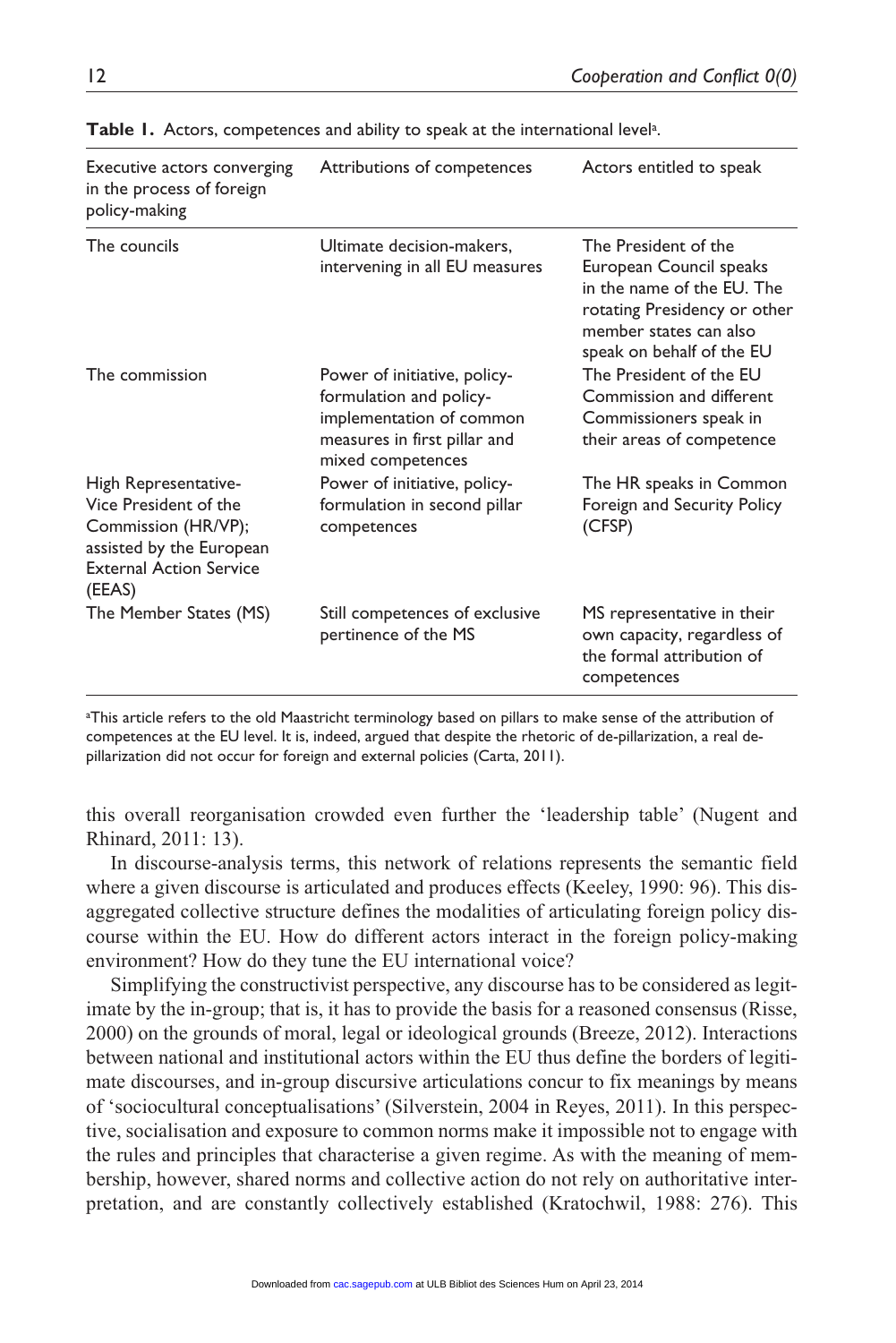consideration raises the possibility that in the act of interpretation, other (competitive) principles converge and co-constitute the discursive environment, thereby contributing to the framing of common discourse.

From a Foucauldian perspective, members of a community are not driven by a single logic. Contestation and competition characterise the breeding ground upon which a common discourse is constituted. Any shared discourse embodies both instances of convergence and competition over the framing of common meanings. Hence, it is the EU discursive environment that defines the social context in which a common discourse is articulated. As Diez (in 2013) posits, discursive practices within the EU serve both 'enabling' and 'disabling' discourses, by defining not only the nature of discourses but also the limits of the discursive fields. This continuous process of contestation and enabling and disabling meanings contributes to constructing the European identity and its foreign policy. In a constant struggle over meanings, several discursive strategies 'over naming and evaluating things; applicable arguments and standards of judgements; and over objectives and mechanisms' coexist (Keeley, 1990: 97).

The discourse that prevails originates from dynamic interactions, led by differing logics. As such, contingent policy outcomes will not necessarily coherently reflect the original intentions of actors. Power relations are therefore mediated by the social structure in which discursive practices occur, and are reflected in 'the temporary hegemony of a particular political discourse' (Larsen, 1997: 22). Thus, seen through the lens of different discourse analysis perspectives, a different blend of material and ideational discursive patterns can be identified. On the one hand, different actors obey a shared set of rules (Searle, 1969 [1996]) and principles that define the borders of what is considered socially acceptable and legitimate. On the other hand, actors enact different discursive strategies in different contexts to pursue their goals and adapt to the goals of other actors. In this regard, different discourse-analyses complement each other in depicting both the main features of the EU discursive field and contiguous discursive practices.

Beyond the policy-making discursive field, a wider semantic field, where discourses over European governance are articulated, includes the member states' polities. Accordingly, as Diez has argued, the structure of EU discourse is inherently layered, consisting of three layers: 'the "state-nation core concept", the "relational position vis-a-vis Europe" and the question of "what kind of Europe is promoted"' (2001: 11). Following the layered structure of the EU discourse, the focus of discourse-analysis approaches with regard to European integration varies widely. Post-structuralist contributions (Hansen, 2006; Larsen, 1997) have tended to focus their attention on selected EU member states' discourses on foreign policy; CDA have tended to focus on the EU institutional discourses on given policy fields (see Aydın-Düzgit, 2013); and DI and constructivist approaches traditionally have had a swinging focus on both. For instance, DI has focused on the coordinative dimensions of discourses to depict the interactions between different levels of the EU multilevel foreign policy environment, whereas the member states are significantly constrained by the domestic dynamics of both interactive and communicative practices (see Rayroux, 2013).

As Shepherd notes, the 'ways in which institutions are sites of discursive power and both product/productive of particular discourses' in turn 'constitute particular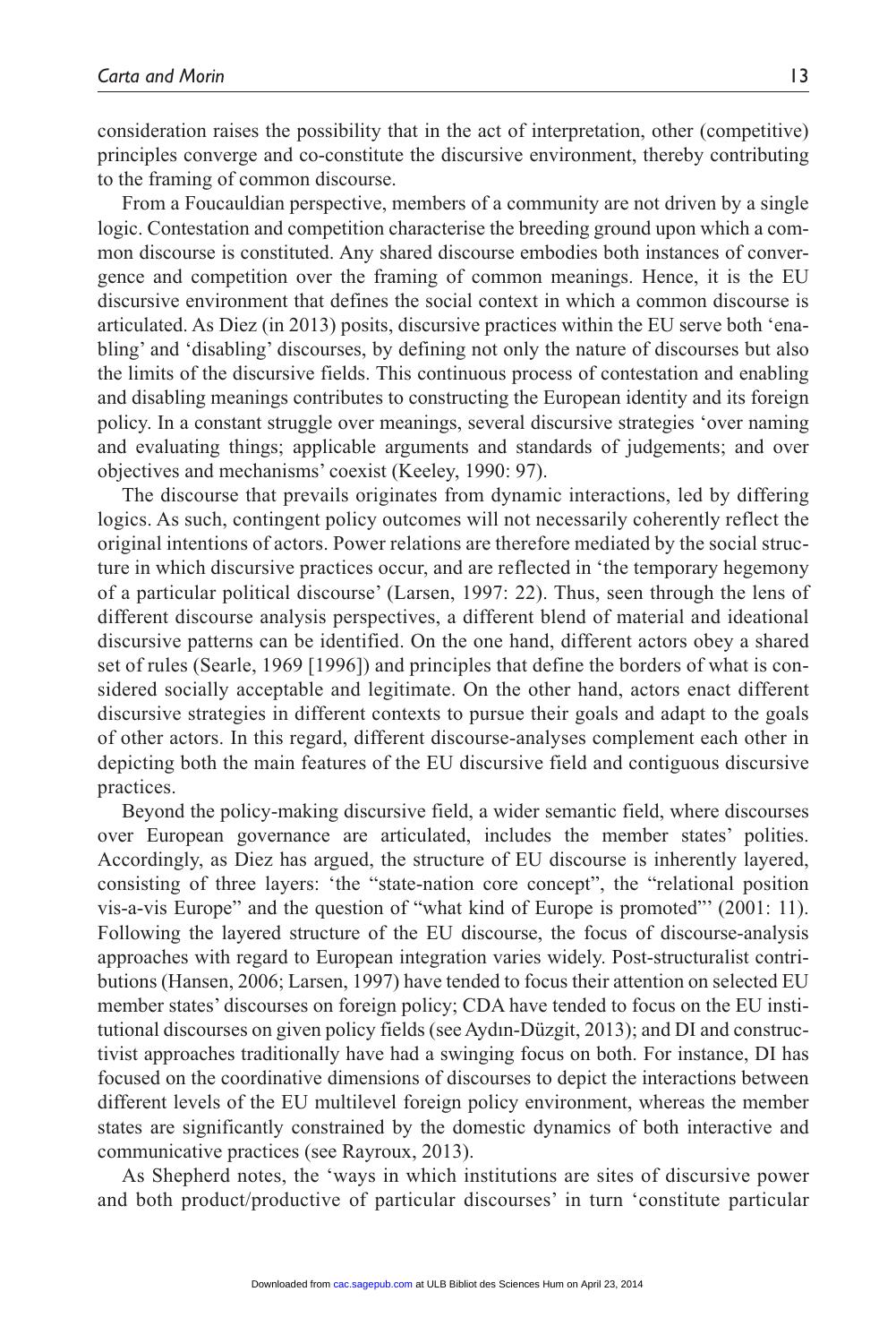horizons of possibilities' (2008: 385). Since the EU is widely considered a sui generis engine composed by multifaceted identities (Manners and Whitman, 2003), is there any specific discourse that these interactions produce in terms of foreign policy discourse? From the point of view of normative theory, there are at least two important related questions. On the one hand, there is the question of how to 'reconcile unity and diversity'; on the other, there is a problem of 'dual ontology', i.e. 'the need to theorize in a way that models appropriately the moral standing of both individuals and states in relation to each other as well as in relation to the supranational level' (Dobson, 2006: 515).

Drawing from Duchêne's notion of the EU as a 'civilian power' (1972) and from Manners' seminal article on the EU as a 'normative power' (2002), a vast body of literature reasoned on the putative moral distinctiveness of the EU as an international actor. By relying on a conception of power based on ideational factors, Manners claims that the EU progressively developed the ability to 'redefine what *can* be normal in international relations' (2002: 253). Yet, other authors contended that the EU tends to act as a pragmatic power: acting in a 'flexible, prudent, sometimes innovative, sometimes opportunist' way (Wood, 2011: 244), by mixing 'instrumentalist security-oriented dynamics […] within the parameters set by norms defining the EU's identity' (Youngs, 2004: 415). Simón (2012), for instance, argues that the EU's emphasis on effective multilateralism and 'soft crisis management' may indeed have been strategically informed. In the 2000s, this emphasis was useful to highlight Europe's contrast with a markedly unilateral and militaristic US administration that was met with a strong feeling of public rejection across Europe and throughout the world. As Carta in this special issue suggests, the analysis of discursive practices can only convey differentiated patterns of foreign policy discourses, articulated through a variety of strategies. Different discursive patterns range from normative-based statements based on the values inherent in interstate institutionally disciplined foreign policy practices, to an inherently colonising discourse over presuming superiority of the EU, up to strategically oriented foreign policy formulation.

### **Structure of the special issue**

The contributions gathered in this special issue importantly refer to both the diversity in the making of the EU's international discourses and the diversity of theoretical lenses adopted to make sense of it.

The contribution of Knud Erik Jørgensen sets the scene for the contributions on institutional discourses. Jørgensen focuses his attention on the European External Action Service and highlights the ways in which the EU level interacts with the member states' national constituencies. The distinction between the general public, the attentive public and the policy opinion elite (Almond, 1960) guides Jørgensen in introducing the wider European context in which interaction between EU POE and national attentive publics occur. His analysis highlights two central points: on the one hand, POE communicates with the attentive public by means of abstract concepts, symbols and principles. On the other, public philosophies conveyed in POE communication strategies tend not to focus on foreign policy and are markedly uninterested in legitimating policy contents vis-a-vis the EU national constituencies.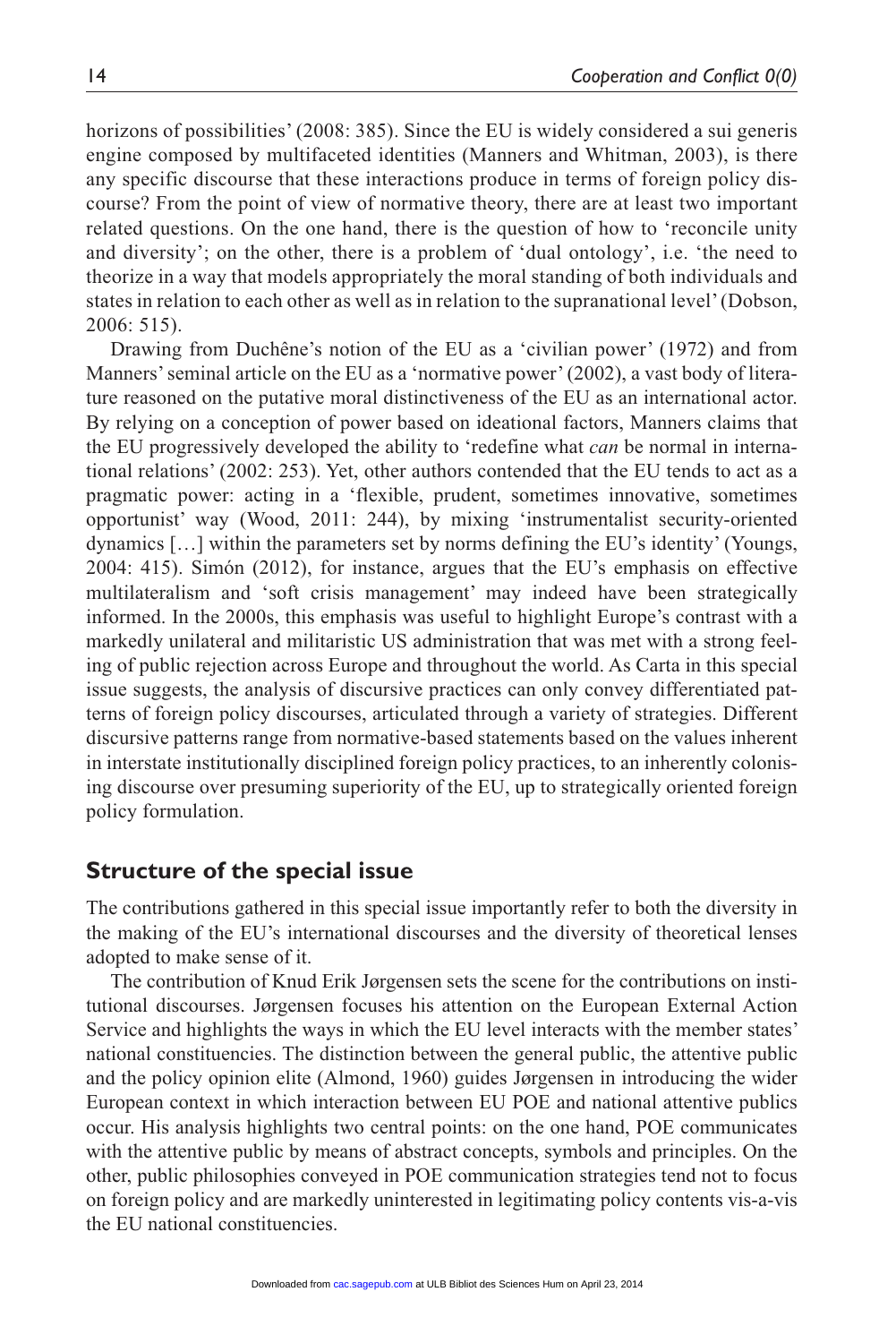The contribution of Thomas Diez adopts a post-structuralist approach. Drawing from previous works (1999), Diez's contribution posits that discourse analysis can enrich the analysis of European integration in three complementary ways: an 'Austinian' move, which focuses on speech acts; a 'Focauldian' move, which focuses on the construction of meanings; and a 'Derridean' move, which highlights the centrality of differences in the process of meaning-construction. By crucially referring to the concept of discursive struggles, he highlights both the 'enabling' and the 'disabling' functions of discourse articulations. This tenet sheds light on the twin processes of the marginalisation of certain discourses and the prevalence of others.

Carta examines ways in which individual civil servants of the Commission and the EEAS frame their discourses on the EU's international actions and its underlying core values. By relying on a critical discourse analysis strategy, she analyses the conceptions of foreign governance options held by foreign policy actors. The article identifies three main patterns of discourse-making and associates them with metaphors coming from the western European literature tradition: two figures taken from Voltaire's Candide – Candide and Pangloss – and a character taken from a Mozart's opera, Don Giovanni.

The article by Senem Aydın-Düzgit introduces contributions of national discourses on the EU's foreign policies. By reviewing post-structuralist and CDA discourse analysis applications, Aydın-Düzgit offers good insight into discourse-analysis methodologies. While acknowledging a certain tendency to refute methodology as grounds for discourse analysis, she sheds light on several methodologically grounded techniques that can inform empirical analysis. In particular, Aydın-Düzgit's contribution offers a wide range of methodological guidelines for applying CDA to the analysis of foreign policy.

Two contributions present discourses from national actors; Larsen looks at the Danish and Rayroux at the French and Irish cases. Larsen focuses on discursive articulations of the national 'we' at the EU level. He identifies concomitant ways in which member states articulate their 'national we' with the EU in their foreign policy practices. Drawing from Foucault's, Laclau's and Mouffe's theorisations, Larsen elaborates on four different articulations of member-state identities with the EU and offers an empirical analysis that follows these articulations across policy-areas and geographical areas. Larsen finds that the way in which the Danish Ministry of Foreign Affairs co-articulates its national 'we' with the EU follows a mixed pattern, which generally highlights an instrumental value of the EU for Denmark.

Antoine Rayroux adopts the concept of constructive ambiguity. He contends that rationalist explanations have so far failed to depict the cognitive and normative components of ambiguity in the construction of the EU as a political entity. Relying on Schmidt's DI, Rayroux's analysis shows how different institutional settings contribute to shaping national discourses on common security and defence policy in both France and Ireland. He analyses a plethora of different actors' statements by showing how different voices shape and constrain the final national position. He highlights that constructive ambiguity allows government representatives to reduce conflicts in the domestic context and project CSDP as a natural continuation of national preferences.

This brief overview aimed to provide insight into the theoretical endeavour of the following contributions, while certainly not paying adequate tribute to their analytical complexity. An attentive reader will find an insightful and eclectic review of approaches in the following pages.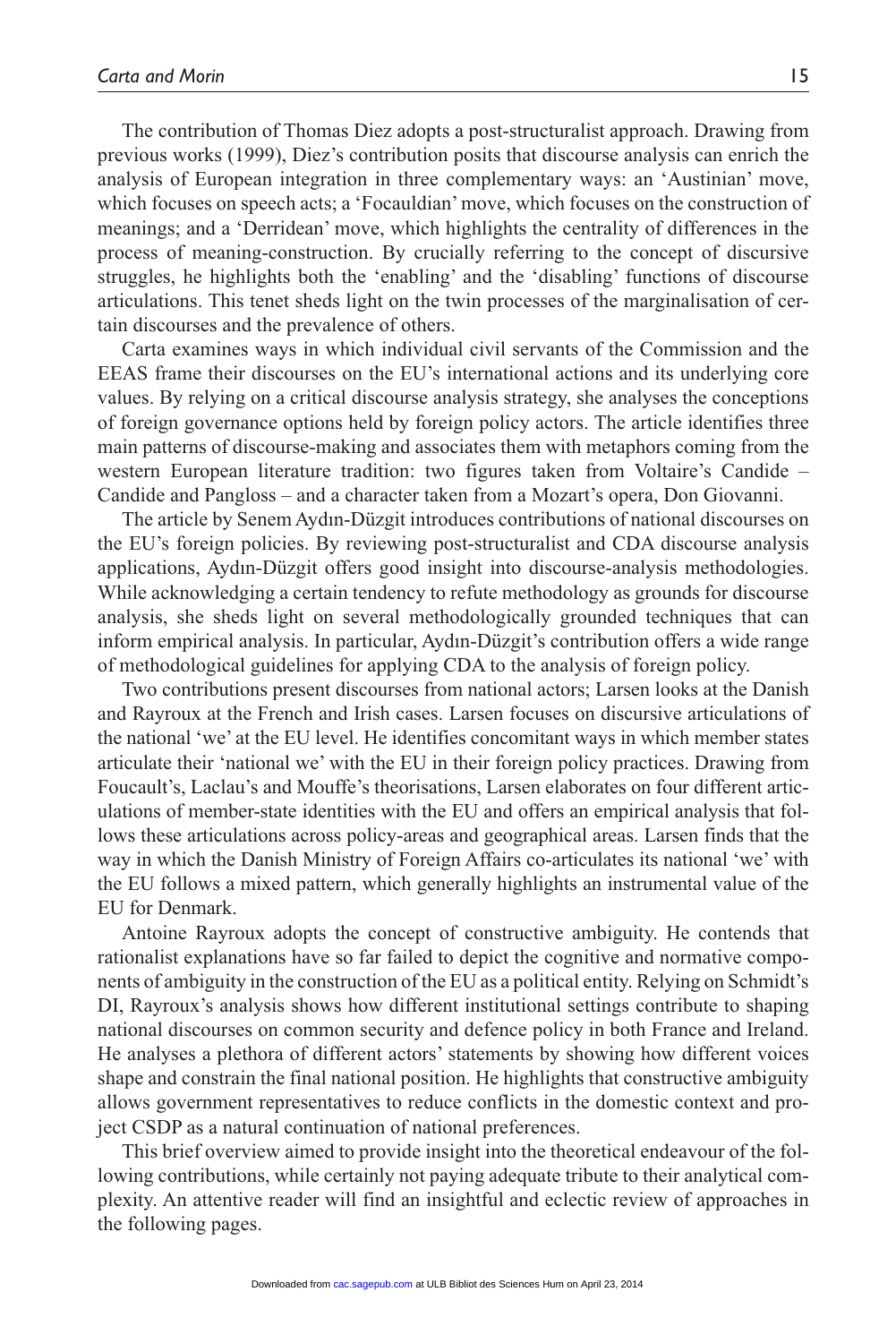### **Acknowledgement**

The special issue is part of the ULB/IEE research agenda in GR:EEN, a European Commission FP7 project (for more information, please visit: www.greenfp7.eu). The authors wish to thank all participants in the workshop which gave rise to this collective endeavour, and three anonymous reviewers for their most valuable suggestions.

### **Funding**

This research acknowledges the support of the FP7 integrated research project GR:EEN - Global Re-ordering: Evolution through European Networks (European Commission Project Number: 266809). This special issue is a direct product of the WIRE-GR:EEN workshop `The EU as a Global Discursive Actor', held at the Université libre de Bruxelles (ULB), Brussels, on 14-15 February 2012.

#### **Notes**

- 1. The authors would like to thank Thomas Diez and Jan Orbie for their comments on this point.
- 2. The authors would like to thank Ruth Wodak for raising this point.

### **References**

- Allen D and Smith M (1990) Western Europe's presence in the contemporary international arena. *Review of International Studies* 16(1): 19–37.
- Almond G (1960) *The American People and Foreign Policy*. New York: Praeger.
- Althusser L (1976) Idéologie et appareils idéologiques d'État. (Notes pour une recherche). In: Althusser L (ed) *Positions (1964–1975)*. Paris: Les Éditions Sociales, pp.172–230.
- Austin JL (1962) *How to Do Things with Words: The William James Lectures Delivered at Harvard University in 1955*. Oxford: Clarendon Press.
- Aydın-Düzgit S (2013) Critical discourse analysis in analysing EU foreign policy: Prospects and challenges. *Cooperation and Conflict*. DOI: 10.1177/0010836713494999.
- Barrett M (1991) *The Politics of Truth: From Marx to Foucault*. Stanford, CA: Stanford University Press.
- Berger P and Luckmann T (1991 [1996]) *The Social Construction of Reality: A Treatise in the Sociology of Knowledge*. London: Penguin Books.
- Bieler A and Morton AD (2008) The deficits of discourse in IPE: Turning base metal into gold? *International Studies Quarterly* 52(1): 103–128.
- Boudon R (2003) Beyond rational choice theory. *Annual Review of Sociology* 29: 1–21.
- Breeze R (2012) Legitimation in corporate discourse: Oil corporations after Deepwater Horizon. *Discourse & Society* 23(1): 3–18.
- Burr V (2003) *Social Constructionism*. 2nd ed. London: Routledge.
- Campbell D (2005) *Writing Security: United States Foreign Policy and the Politics of Identity*. Manchester: Manchester University Press.
- Carta C (2011) *The European Union Diplomatic Service: Ideas, Preferences and Identities*. London: Routledge.
- Checkel J (2007) Constructivism and EU politics. In: Jørgensen KE, Pollack MA and Rosamond B (eds) *Handbook of European Union Politics*. London: Sage, pp.57–74.
- Chiapello E and Fairclough N (2002) Understanding the new management ideology: A transdisciplinary contribution from critical discourse analysis and new sociology of capitalism. *Discourse & Society* 13(2): 185–208.
- Coleman JS (1974) *Power and the Structure of Society*. London: W.W. Norton & Company.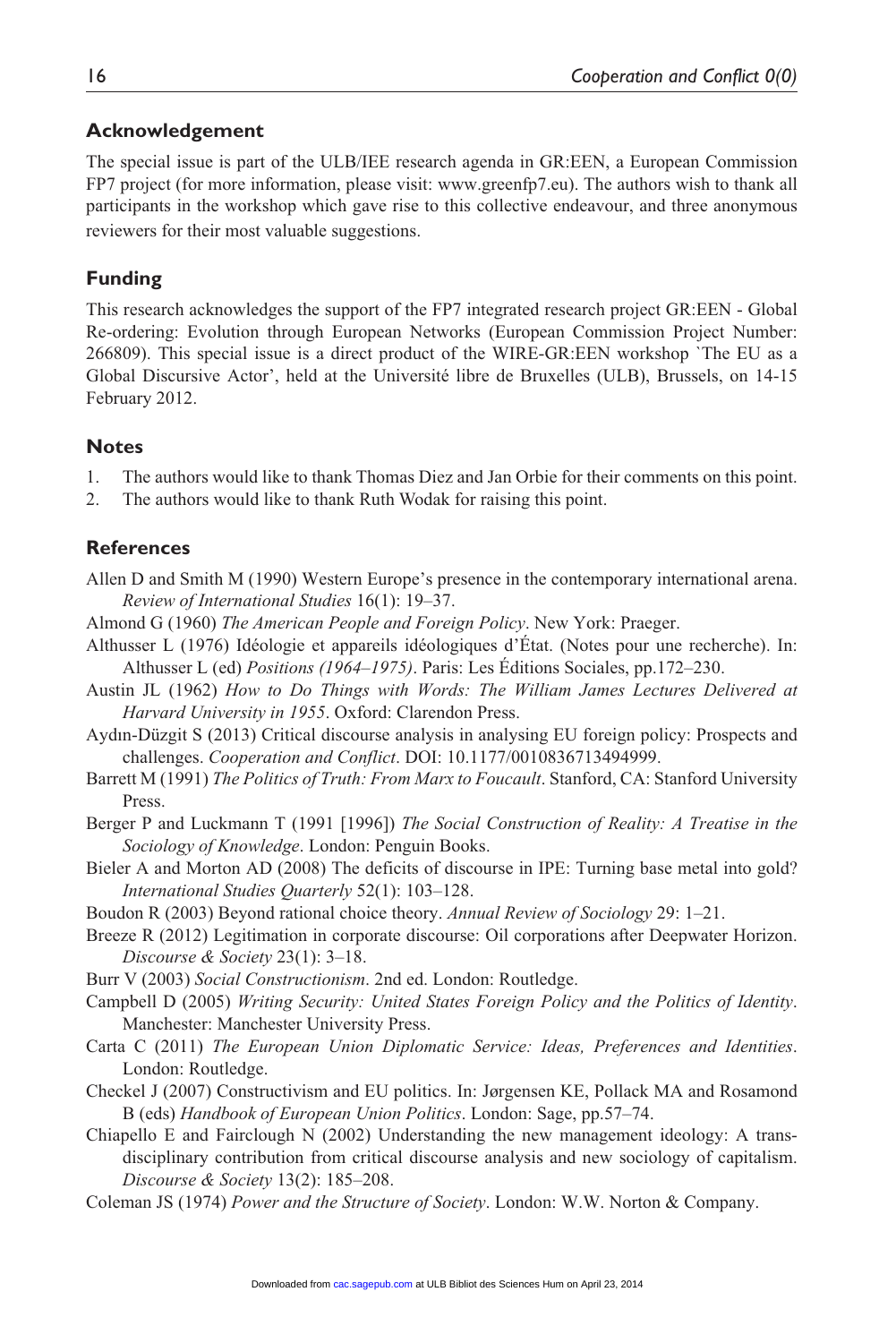- Daryl Slack J (1996) The theory and method of articulation in cultural studies. In: Morley D and Chen K-H (eds) *Stuart Hall: Critical Dialogues in Cultural Studies*. London/New York: Routledge, pp.112–127.
- Deitelhoff N and Mueller H (2005) Theoretical paradise empirically lost: Arguing with Habermas. *Review of International Studies* 31(1): 167–179.

Derrida J (1976) *Of Grammatology*. Baltimore, MD: Johns Hopkins University Press.

- Diez T (1999) Speaking 'Europe': The politics of integration discourse. *Journal of European Public Policy* 6(4): 598–613.
- Diez T (2001) Europe as a discursive battleground: Discourse analysis and European integration studies. *Cooperation and Conflict* 36(1): 15–38.
- Dobson L (2006) Normative theory and Europe. *International Affairs* 82(3): 511–523.
- Duchêne F (1972) Europe's role in world peace, In: E. Mayne (ed) *Europe Tomorrow: Sixteen Europeans Look Ahead*. London: Fontana, pp. 32–47.
- Edwards G (1997) The potential and limits of the CFSP: The Yugoslav example. In: Regelsberger E, de Schoutheete P, Wessels W, et al. (eds) *Foreign Policy of the European Union: From EPC to CFSP and Beyond*. Boulder, CO/London: Lynne Rienner, pp.173–197.
- Epstein C (2010) Who speaks? Discourse, the subject and the study of identity in international politics. *European Journal of International Relations* 17(2): 327–350.
- Fairclough N, Mulderrig J and Wodak R (2011) Critical discourse analysis. In: van Dijk T (ed) *Discourse Studies: A Multidisciplinary Introduction*. 2nd ed. London: Sage, pp. 357–378.
- Fairclough N (2010) *Critical Discourse Analysis: The Critical Study of Language*. 2nd ed. Harlow: Longam.
- Fierke M and Jørgensen KE (eds) (2001) Introduction. In: Door KM, Fierke M and Jørgensen KE (eds) *Constructing International Relations: The Next Generation*. New York: M.E. Sharpe, pp.3–12.
- Forchtner B (2011) Critique, the discourse-historical approach, and the Frankfurt School. *Critical Discourse Studies* 8(1): 1–14.
- Foucault M (1969 [2011]) *The Archeology of Knowledge*. London: Routledge.
- Foucault M (1982) The subject and power. *Critical Inquiry* 8(4): 777–795.
- Gasper D and Apthorpe R (1996) Introduction: Discourse analysis and policy discourse. *The European Journal of Development Research* 8: 1–15.
- Gee J (2007) *An Introduction to Discourse Analysis: Theory and Method*. 2nd ed. London: Routledge.
- Ginsberg RH (2001) *The European Union in International Politics: Baptism by Fire*. Lanham, MD/Boulder, CO/New York/Oxford: Rowman & Littlefield.
- Gramsci A (1929 [1999]) Letter 49. In: Forgacs D (ed) *The Antonio Gramsci Reader: Selected Writings* 1916–1935. London: Lawrence & Wishart..
- Gramsci A (1931 [1953]) Letter 89. In: *Lettres de Prison* (trans. J Noaro). Paris: Editions Sociales..
- Guzzini S (2005) The concept of power, a constructivist analysis. *Millennium: Journal of International Studies* 33: 495–521.
- Habermas J (1984) *The Theory of Communicative Action, Volume One: Reason and Rationalization of Society*. Boston, MA: Beacon Press.
- Hajer M (1993) Discourse coalitions and the institutionalization of practice. In: Fischer F and Forester J (eds) *The Argumentative Turn in Policy Analysis and Planning*. Durham, NC: Duke University Press, pp.43–76.
- Hall S (1986) On postmodernism and articulation: An interview with Stuart Hall. *Journal of Communication Inquiry* 10(2): 45–60.
- Hansen L (2006) *Security as a Practice: Discourse Analysis and the Bosnian War*. London: Routledge.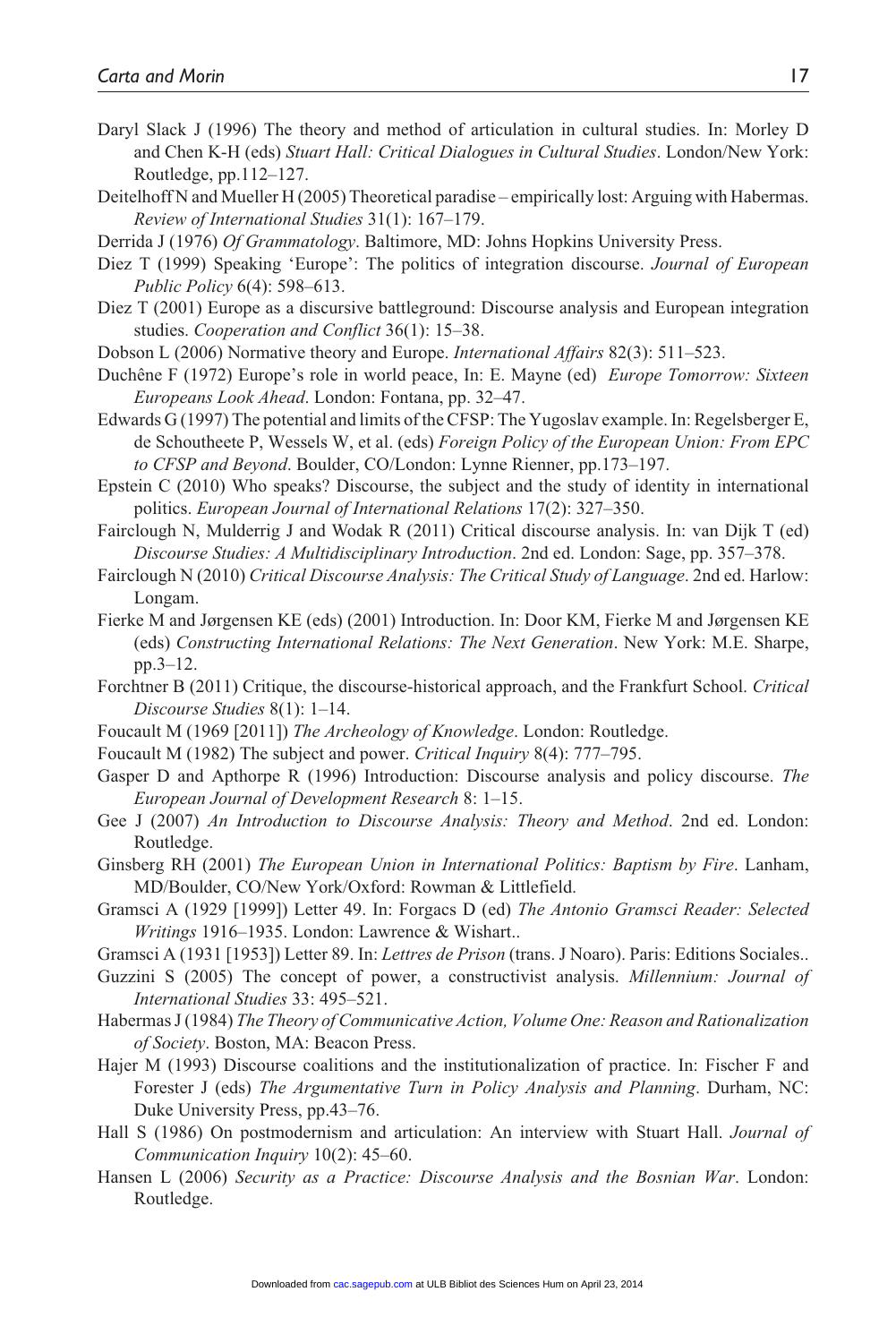- Hay C and Rosamond B (2002) Globalisation, European integration and the discursive construction of economic imperatives. *Journal of European Public Policy* 9(2): 147–167.
- Held D (1980) *Introduction to Critical Theory: Horkheimer to Habermas*. Berkeley, CA: University of California Press.
- Hill C (2003) *The Changing Politics of Foreign Policy*. Basingstoke: Palgrave.
- Hillion C (2009) *Mixity and coherence in EU external relations: The significance of the duty of cooperation*. CLEER Working papers, 2. The Hague: T.M.C. Asser Institute.
- Holsti KJ (1985) *The Dividing Discipline: Hegemony and Diversity in International Theory*. Winchester, MA: Allen & Unwin.
- Hopf T (1998) The promise of constructivism in international relations theory. *International Security* 23(1): 171–200.
- Jørgensen KE and Wessel RA (2011) The position of the European Union in (other) international organizations: Confronting legal and political approaches European Foreign Policy. In: Koutrakos P (ed) *European Foreign Policy: Legal and Political Perspectives*. Cheltenham: Edward Elgar, pp. 261–86.
- Jørgensen M and Phillips L (2002) *Discourse Analysis as Theory and Method*. London: Sage.
- Keeley JF (1990) Towards a Foucauldian theory of international regimes. *International Organization* 44(1): 83–105.
- Korsgaard CM (2003) *Realism and Constructivism in Twentieth Century Moral Philosophy*. APA Centennial Supplement to *The Journal of Philosophical Research*, Philosophy Documentation Centre, pp. 99–122.
- Kratochwil F (1988) Regimes, interpretation and the 'science' of politics: A reappraisal. *Millennium: Journal of International Studies* 17(2): 263–284.
- Kristensen PM (2012) Dividing discipline: Structures of communication in international relations. *International Studies Review* 14: 32–50.
- Kubálková V (ed) (2001) *Foreign Policy in a Constructed World*. New York: M.E. Sharpe.
- Laatikainen KV (2010) Multilateral leadership at the UN after the Lisbon Treaty. *European Foreign Affairs Review* 15(4): 475–493.
- Laclau E and Mouffe C (1985) *Hegemony and Socialist Strategy: towards a Radical Democratic Politics*. London: Verso.
- Larsen H (1997) *Foreign Policy and Discourse Analysis: France, Britain and Europe*. London: Routledge.
- Leydesdorff L (2006) The biological metaphor of a (second-order) observer and the sociological discourse. *Kybernetes* 35(3/4): 531–546.
- MacDonnel D (1986) *Theories of Discourse: An Introduction*. Oxford: Blackwell.
- Manners I (2002) Normative power Europe: a contradiction in terms? *Journal of Common Market Studies*: 40(2): 235–258.
- Manners I and Whitman RG (2003) The 'difference engine': Constructing and representing the international identity of the European Union. *Journal of European Public Policy* 10(3): 380– 404.
- Manning PK (1979) Metaphors of the field: Varieties of organizational discourse. *Administrative Science Quarterly* 24(4): 660–671.
- March JG and Olsen JP (1989) *Rediscovering Institutions: The Organizational Basis of Politics*. New York: The Free Press.
- Milliken J (1999) The study of discourse in international relations: A critique of research methods. *European Journal of International Relations* 5(2): 225–254.
- Nelsen BF and Stubb A (2003) *The European Union: Reading on the Theory and Practice of European Integration*. London: Palgrave Macmillan.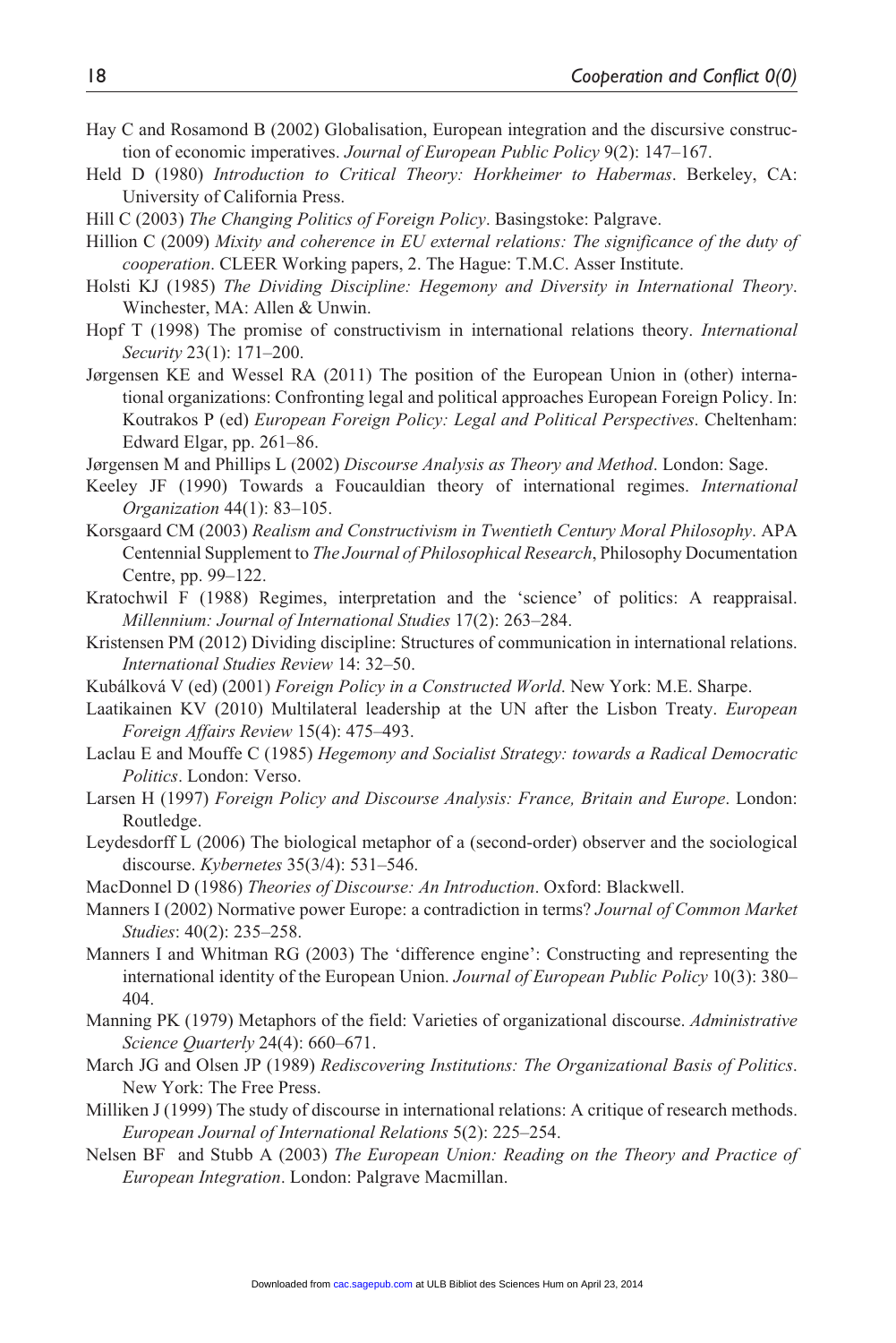- Nugent N and Rhinard M (2011) The European Commission and the European Union's external relations after the Lisbon Treaty. In: *Twelfth biennial conference of the European Union Studies Association*, Boston, MA, 3–5 March.
- Potter J and Wetherell M (1987 [1996]) *Discourse and Social Psychology: Beyond Attitudes and Behaviour*. London: Sage.
- Price R and Reus-Smit C (1998) Dangerous liaisons? Critical international relations theory and constructivism. *European Journal of International Relations* 4(3): 259–294.
- Rabinow P and Sullivan WM (eds) (1988) *Interpretive Social Science: A Second Look*. Berkeley, CA: University of California Press.
- Rayroux A (2013) Speaking EU defence at home: Contentious discourses and constructive ambiguity. *Cooperation and Conflict*. DOI: 10.1177/0010836713495001.
- Reyes A (2011) Strategies of legitimization in political discourse: From words to actions. *Discourse & Society* 22(6): 781–807.
- Risse T (2000) Let's argue! Communicative action in world policy. *International Organization* 54(1): 1–39.
- Rosamond B (2005) Conceptualising the EU model of governance in world politics. *European Foreign Affairs Review* 10(4): 463–478.
- Schimmelfennig F (2001) The community trap: Liberal norms, rhetorical action, and the Eastern enlargement of the European Union. *International Organization* 55(1): 47–80.
- Schmalz U (1998) The Amsterdam provisions on external coherence: Bridging the Union's foreign policy dualism? *European Foreign Affairs Review* 3: 421–442.
- Schmidt VA (2008) Discursive institutionalism: The explanatory power of ideas and discourse. *Annual Review of Political Science* 11: 303–326.
- Schmitter PC (1996) Examining the present Euro-polity with the help of past theories'. In: Marks G, Scharpf F, Schmitter P and Streeck W (eds) *Governance in the European Union*. London: Sage, pp. 1–14.
- Searle JR (1969[1996]) *Speech Acts: An Essay in the Philosophy of Language*. Cambridge: Cambridge University Press.
- Searle JR (1995) *The Construction of Social Reality*. London: Penguin.
- Shepherd LJ (2008) Power and authority in the production of United Nations Security Council resolution 1325. *International Studies Quarterly* 52: 383–404.
- Sil R (2000) The foundations of eclecticism: The epistemological status of agency, culture, and structure in social theory. *Journal of Theoretical Politics* 12(3): 353–387.
- Sil R and Katzenstein PJ (2010) Analytic eclecticism in the study of world politics: Reconfiguring problems and mechanisms across research traditions. *Perspectives on Politics* 8: 411–431.
- Silverstein M (2004) `Cultural' concepts and the language -culture nexus. *Current Anthropology* 45(5): 621–652.
- Simón L (2012) CSDP, strategy and crisis management: Out of area or out of business? *The International Spectator* 47(3): 100–115.
- Smith M (1996) The European Union and a changing Europe: Establishing the boundaries of order. *Journal of Common Market Studies* 34(1): 5–28.
- Smith M (2004) *Europe's Foreign and Security Policy: The Institutionalization of Cooperation*. Cambridge: Cambridge University Press.
- Thatcher M (1992) Europe's political architecture. Speech in the Hague delivered on 15 May. Available at: www.margaretthatcher.org/speeches/displaydocument.asp?docid=108296 (accessed 8 June 2012).
- Van Dijk TA (ed.) (2012) *Discourse Studies: A Multidisciplinary Introduction*. 2nd ed. London: Sage.